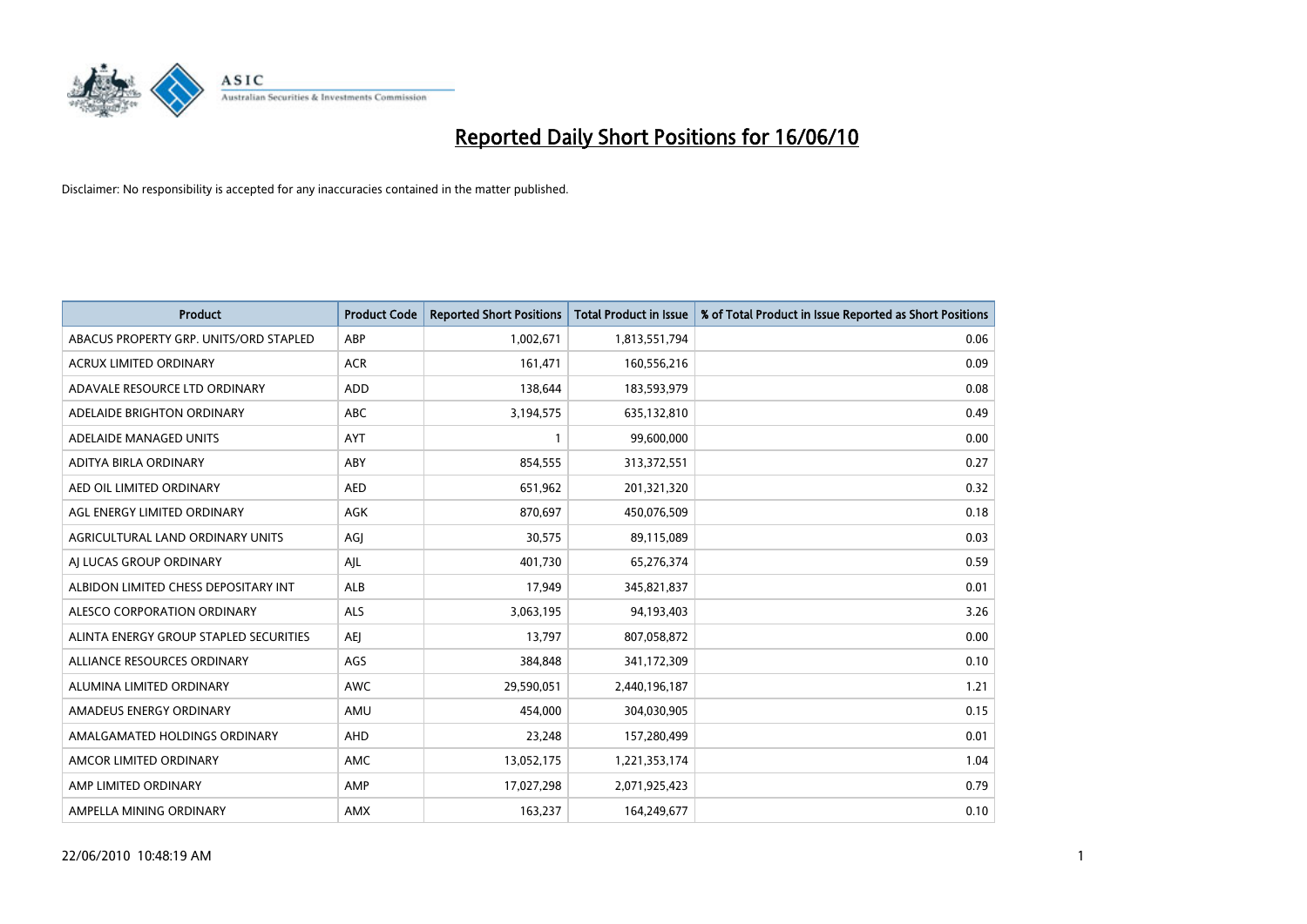

| <b>Product</b>                          | <b>Product Code</b> | <b>Reported Short Positions</b> | <b>Total Product in Issue</b> | % of Total Product in Issue Reported as Short Positions |
|-----------------------------------------|---------------------|---------------------------------|-------------------------------|---------------------------------------------------------|
| ANDEAN RESOURCES LTD ORDINARY           | <b>AND</b>          | 93,199                          | 471,079,534                   | 0.02                                                    |
| ANGLOGOLD ASHANTI CDI 5:1               | AGG                 | 3                               | 89,207,765                    | 0.00                                                    |
| ANSELL LIMITED ORDINARY                 | <b>ANN</b>          | 2,766,087                       | 131,577,652                   | 2.10                                                    |
| ANZ BANKING GRP LTD ORDINARY            | ANZ                 | 10,137,296                      | 2,533,722,912                 | 0.39                                                    |
| APA GROUP STAPLED SECURITIES            | <b>APA</b>          | 3,154,414                       | 542,318,629                   | 0.59                                                    |
| APEX MINERALS NL ORDINARY               | <b>AXM</b>          | 885,146                         | 3,317,819,909                 | 0.03                                                    |
| APN EUROPEAN RETAIL UNITS STAPLED SEC.  | <b>AEZ</b>          | 11,832                          | 544,910,660                   | 0.00                                                    |
| APN NEWS & MEDIA ORDINARY               | <b>APN</b>          | 5,582,111                       | 598,823,853                   | 0.93                                                    |
| APOLLO GAS LIMITED ORDINARY             | <b>AZO</b>          | 71,180                          | 83,488,660                    | 0.09                                                    |
| AQUARIUS PLATINUM. ORDINARY             | <b>AOP</b>          | 3,633,961                       | 463,070,936                   | 0.78                                                    |
| AQUILA RESOURCES ORDINARY               | <b>AQA</b>          | 802,777                         | 322,273,136                   | 0.25                                                    |
| ARAFURA RESOURCE LTD ORDINARY           | <b>ARU</b>          | 71,947                          | 290,640,342                   | 0.02                                                    |
| ARDENT LEISURE GROUP STAPLED SECURITIES | AAD                 | 716,441                         | 309,109,468                   | 0.24                                                    |
| ARISTOCRAT LEISURE ORDINARY             | ALL                 | 14,215,294                      | 533,379,348                   | 2.66                                                    |
| <b>ARROW ENERGY ORDINARY</b>            | <b>AOE</b>          | 1,082,582                       | 732,570,533                   | 0.15                                                    |
| ASCIANO GROUP STAPLED SECURITIES        | <b>AIO</b>          | 13,207,390                      | 2,926,103,883                 | 0.42                                                    |
| ASPEN GROUP ORD/UNITS STAPLED           | APZ                 | 314,672                         | 579,980,076                   | 0.05                                                    |
| ASTRO JAP PROP GROUP STAPLED SECURITIES | AJA                 | 1,973,876                       | 508,212,161                   | 0.38                                                    |
| ASX LIMITED ORDINARY                    | <b>ASX</b>          | 2,031,645                       | 173,573,245                   | 1.16                                                    |
| ATLAS IRON LIMITED ORDINARY             | <b>AGO</b>          | 11,367,412                      | 473.492.286                   | 2.37                                                    |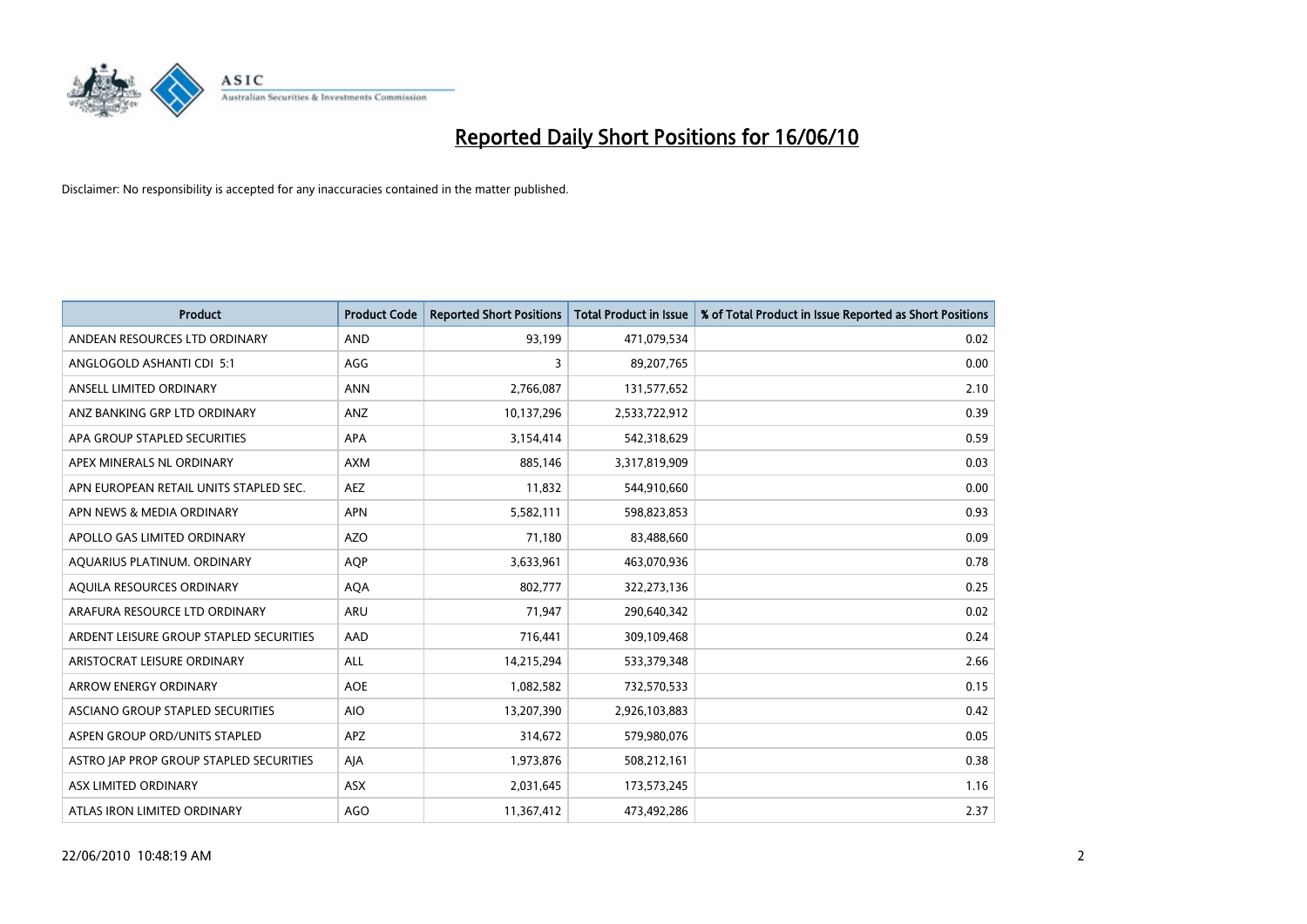

| <b>Product</b>                       | <b>Product Code</b> | <b>Reported Short Positions</b> | <b>Total Product in Issue</b> | % of Total Product in Issue Reported as Short Positions |
|--------------------------------------|---------------------|---------------------------------|-------------------------------|---------------------------------------------------------|
| AUCKLAND INTERNATION ORDINARY        | <b>AIA</b>          | 54                              | 1,310,392,831                 | 0.00                                                    |
| AUROX RESOURCES ORDINARY             | <b>AXO</b>          |                                 | 196,044,413                   | 0.00                                                    |
| <b>AUSDRILL LIMITED ORDINARY</b>     | <b>ASL</b>          | 368,614                         | 254,290,140                   | 0.15                                                    |
| AUSENCO LIMITED ORDINARY             | AAX                 | 2,626,638                       | 122,427,576                   | 2.13                                                    |
| <b>AUSTAL LIMITED ORDINARY</b>       | ASB                 | 46,293                          | 188,069,638                   | 0.01                                                    |
| AUSTAR UNITED ORDINARY               | <b>AUN</b>          | 8,552,522                       | 1,260,030,198                 | 0.67                                                    |
| AUSTBROKERS HOLDINGS ORDINARY        | <b>AUB</b>          | 18,687                          | 52,653,687                    | 0.04                                                    |
| AUSTEREO GROUP LTD. ORDINARY         | <b>AEO</b>          | 154                             | 344,798,708                   | 0.00                                                    |
| AUSTIN ENGINEERING ORDINARY          | <b>ANG</b>          | 29,634                          | 69,314,403                    | 0.04                                                    |
| AUSTRALAND PROPERTY STAPLED SECURITY | <b>ALZ</b>          | 51,035                          | 576,837,197                   | 0.00                                                    |
| AUSTRALIAN AGRICULT. ORDINARY        | AAC                 | 6,673,605                       | 264,264,459                   | 2.52                                                    |
| AUSTRALIAN INFRASTR, UNITS/ORDINARY  | <b>AIX</b>          | 529,914                         | 620,733,944                   | 0.07                                                    |
| AUSTRALIAN MINES LTD ORDINARY        | <b>AUZ</b>          | 1,400,000                       | 6,981,662,168                 | 0.02                                                    |
| AUSTRALIAN PHARM, ORDINARY           | API                 | 221,207                         | 488,115,883                   | 0.04                                                    |
| <b>AUTOMOTIVE HOLDINGS ORDINARY</b>  | AHE                 | 81,955                          | 225,731,300                   | 0.03                                                    |
| AVEXA LIMITED ORDINARY               | <b>AVX</b>          | 243,657                         | 847,688,779                   | 0.03                                                    |
| AVOCA RESOURCES ORDINARY             | <b>AVO</b>          | 10,185,877                      | 289,477,135                   | 3.52                                                    |
| AWB LIMITED ORDINARY                 | AWB                 | 7,606,941                       | 817,304,356                   | 0.94                                                    |
| AWE LIMITED ORDINARY                 | <b>AWE</b>          | 655,523                         | 521,871,941                   | 0.12                                                    |
| AXA ASIA PACIFIC ORDINARY            | <b>AXA</b>          | 407,467                         | 2,067,095,545                 | 0.01                                                    |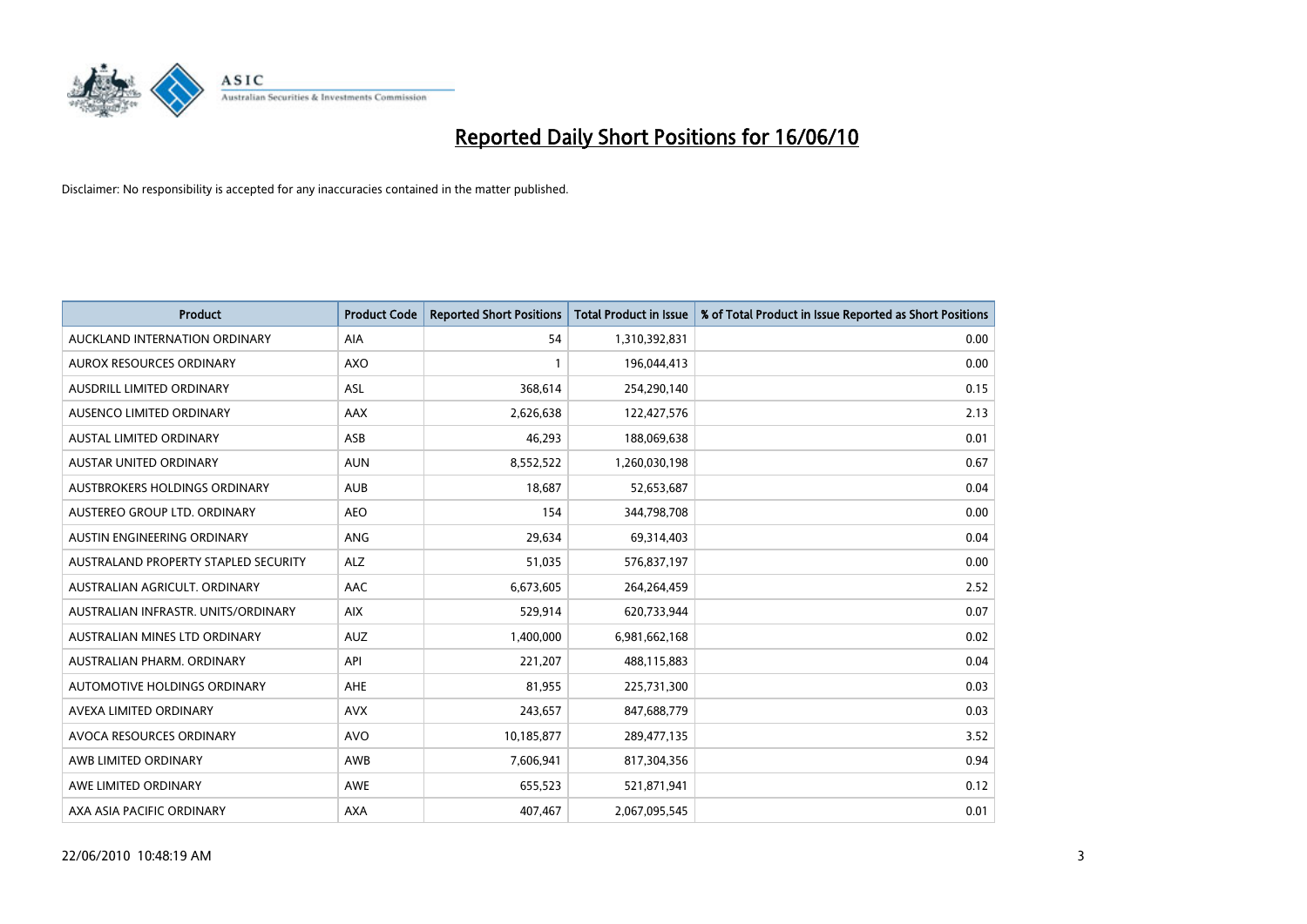

| <b>Product</b>                       | <b>Product Code</b> | <b>Reported Short Positions</b> | <b>Total Product in Issue</b> | % of Total Product in Issue Reported as Short Positions |
|--------------------------------------|---------------------|---------------------------------|-------------------------------|---------------------------------------------------------|
| BANK OF QUEENSLAND. ORDINARY         | <b>BOQ</b>          | 745,817                         | 215,680,322                   | 0.34                                                    |
| <b>BANNERMAN RESOURCES ORDINARY</b>  | <b>BMN</b>          | 195,380                         | 201,710,934                   | 0.09                                                    |
| <b>BASS STRAIT OIL CO ORDINARY</b>   | <b>BAS</b>          | 1,482                           | 291,030,250                   | 0.00                                                    |
| <b>BATAVIA MINING ORDINARY</b>       | <b>BTV</b>          | 2,500                           | 133,031,645                   | 0.00                                                    |
| <b>BAUXITE RESOURCE LTD ORDINARY</b> | <b>BAU</b>          | 44,797                          | 234,379,896                   | 0.02                                                    |
| BEACH ENERGY LIMITED ORDINARY        | <b>BPT</b>          | 4,777,694                       | 1,092,161,437                 | 0.44                                                    |
| BENDIGO AND ADELAIDE ORDINARY        | <b>BEN</b>          | 1,678,520                       | 354,445,200                   | 0.48                                                    |
| BENDIGO MINING LTD ORDINARY          | <b>BDG</b>          | 111,751                         | 507,878,735                   | 0.02                                                    |
| BERKELEY RESOURCES ORDINARY          | <b>BKY</b>          | 24,572                          | 135,590,319                   | 0.01                                                    |
| <b>BHP BILLITON LIMITED ORDINARY</b> | <b>BHP</b>          | 33,625,823                      | 3,356,081,497                 | 0.95                                                    |
| <b>BILLABONG ORDINARY</b>            | <b>BBG</b>          | 4,241,931                       | 253,122,552                   | 1.68                                                    |
| <b>BIOTA HOLDINGS ORDINARY</b>       | <b>BTA</b>          | 1,577,022                       | 179,209,987                   | 0.89                                                    |
| <b>BISALLOY STEEL ORDINARY</b>       | <b>BIS</b>          | 84,480                          | 216,455,965                   | 0.04                                                    |
| BKI INVESTMENT LTD ORDINARY          | BKI                 | 508                             | 418,566,158                   | 0.00                                                    |
| <b>BLACKTHORN RESOURCES ORDINARY</b> | <b>BTR</b>          | 35,848                          | 106,885,300                   | 0.03                                                    |
| <b>BLUESCOPE STEEL LTD ORDINARY</b>  | <b>BSL</b>          | 10,248,770                      | 1,823,322,017                 | 0.55                                                    |
| <b>BOART LONGYEAR ORDINARY</b>       | <b>BLY</b>          | 4,042,961                       | 461,163,412                   | 0.87                                                    |
| <b>BOOM LOGISTICS ORDINARY</b>       | <b>BOL</b>          | 711,816                         | 460,795,156                   | 0.16                                                    |
| BORAL LIMITED. ORDINARY              | <b>BLD</b>          | 20,625,101                      | 598,952,998                   | 3.47                                                    |
| BOTSWANA METALS LTD ORDINARY         | <b>BML</b>          | 7,000                           | 106,087,760                   | 0.01                                                    |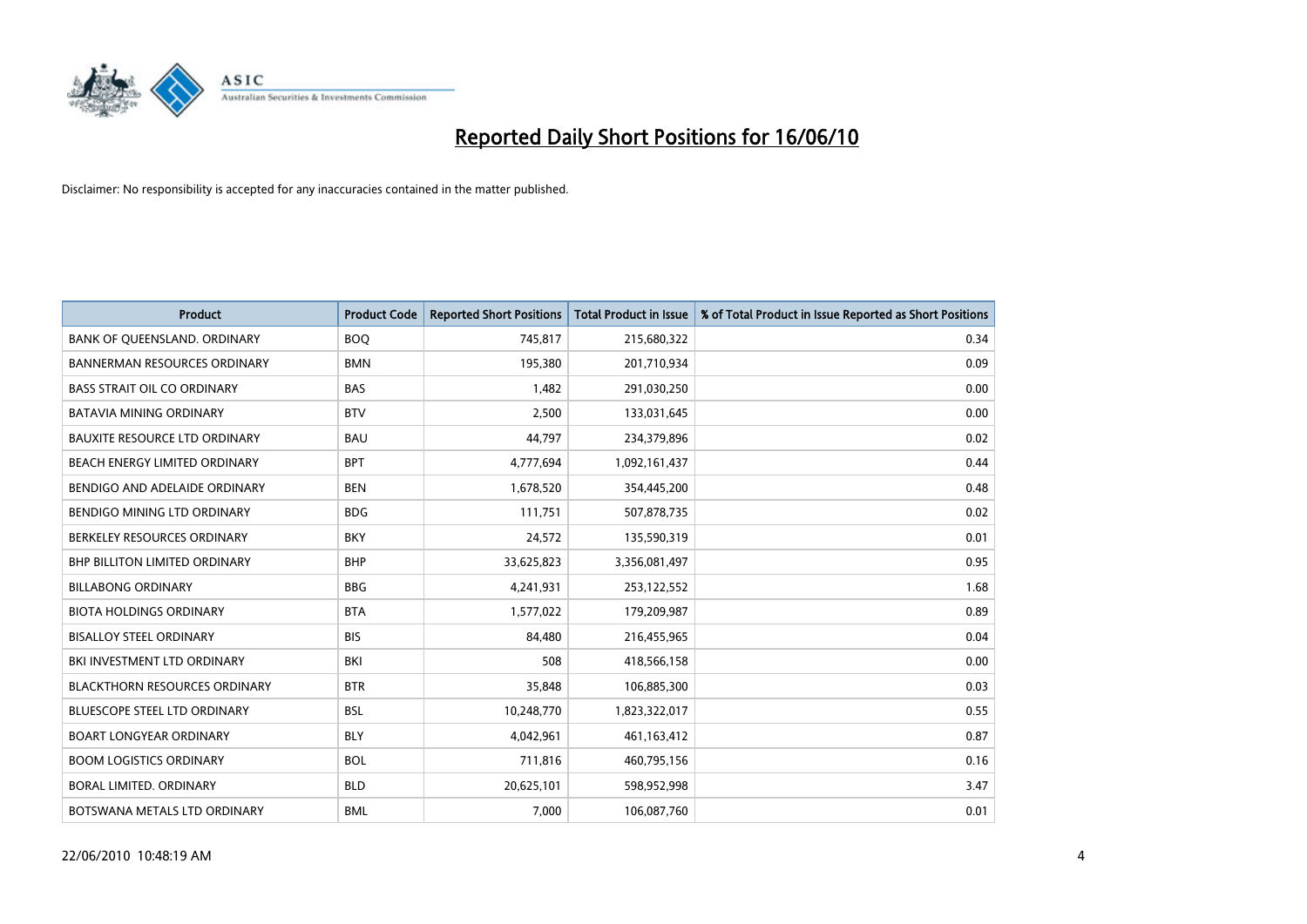

| <b>Product</b>                           | <b>Product Code</b> | <b>Reported Short Positions</b> | <b>Total Product in Issue</b> | % of Total Product in Issue Reported as Short Positions |
|------------------------------------------|---------------------|---------------------------------|-------------------------------|---------------------------------------------------------|
| <b>BOW ENERGY LIMITED ORDINARY</b>       | <b>BOW</b>          | 3,785,629                       | 280,607,187                   | 1.36                                                    |
| <b>BRADKEN LIMITED ORDINARY</b>          | <b>BKN</b>          | 937,181                         | 137,611,361                   | 0.68                                                    |
| <b>BRAMBLES LIMITED ORDINARY</b>         | <b>BXB</b>          | 6,011,004                       | 1,422,157,914                 | 0.42                                                    |
| BRAVURA SOLUTIONS ORDINARY               | <b>BVA</b>          | 1,252,779                       | 418,295,598                   | 0.30                                                    |
| BREVILLE GROUP LTD ORDINARY              | <b>BRG</b>          | 2,740                           | 129,515,322                   | 0.00                                                    |
| <b>BRICKWORKS LIMITED ORDINARY</b>       | <b>BKW</b>          | 12,683                          | 147,235,904                   | 0.01                                                    |
| <b>BROCKMAN RESOURCES ORDINARY</b>       | <b>BRM</b>          | 331,162                         | 139,738,151                   | 0.23                                                    |
| BT INVESTMENT MNGMNT ORDINARY            | <b>BTT</b>          | 366,297                         | 160,000,000                   | 0.23                                                    |
| <b>BUNNINGS WAREHOUSE ORDINARY UNITS</b> | <b>BWP</b>          | 520,994                         | 420,711,773                   | 0.12                                                    |
| <b>BURU ENERGY ORDINARY</b>              | <b>BRU</b>          | 171,612                         | 182,769,813                   | 0.09                                                    |
| CABCHARGE AUSTRALIA ORDINARY             | CAB                 | 1,287,095                       | 120,437,014                   | 1.07                                                    |
| <b>CALTEX AUSTRALIA ORDINARY</b>         | <b>CTX</b>          | 3,669,974                       | 270,000,000                   | 1.36                                                    |
| CAMPBELL BROTHERS ORDINARY               | <b>CPB</b>          | 28,859                          | 62,959,971                    | 0.06                                                    |
| CAPE LAMBERT RES LTD ORDINARY            | <b>CFE</b>          | 255,953                         | 593,166,467                   | 0.04                                                    |
| <b>CARBON ENERGY ORDINARY</b>            | <b>CNX</b>          | 421,448                         | 609,497,650                   | 0.06                                                    |
| <b>CARDNO LIMITED ORDINARY</b>           | CDD                 | 43,001                          | 87,485,646                    | 0.05                                                    |
| CARNARVON PETROLEUM ORDINARY             | <b>CVN</b>          | 835,982                         | 686,759,634                   | 0.11                                                    |
| CARNEGIE WAVE ENERGY ORDINARY            | <b>CWE</b>          | 83,000                          | 565,237,627                   | 0.01                                                    |
| CARPATHIAN RESOURCES ORDINARY            | <b>CPN</b>          | 75,000                          | 265,533,501                   | 0.03                                                    |
| CARPENTARIA EXP. LTD ORDINARY            | CAP                 | 9,777                           | 70,962,488                    | 0.01                                                    |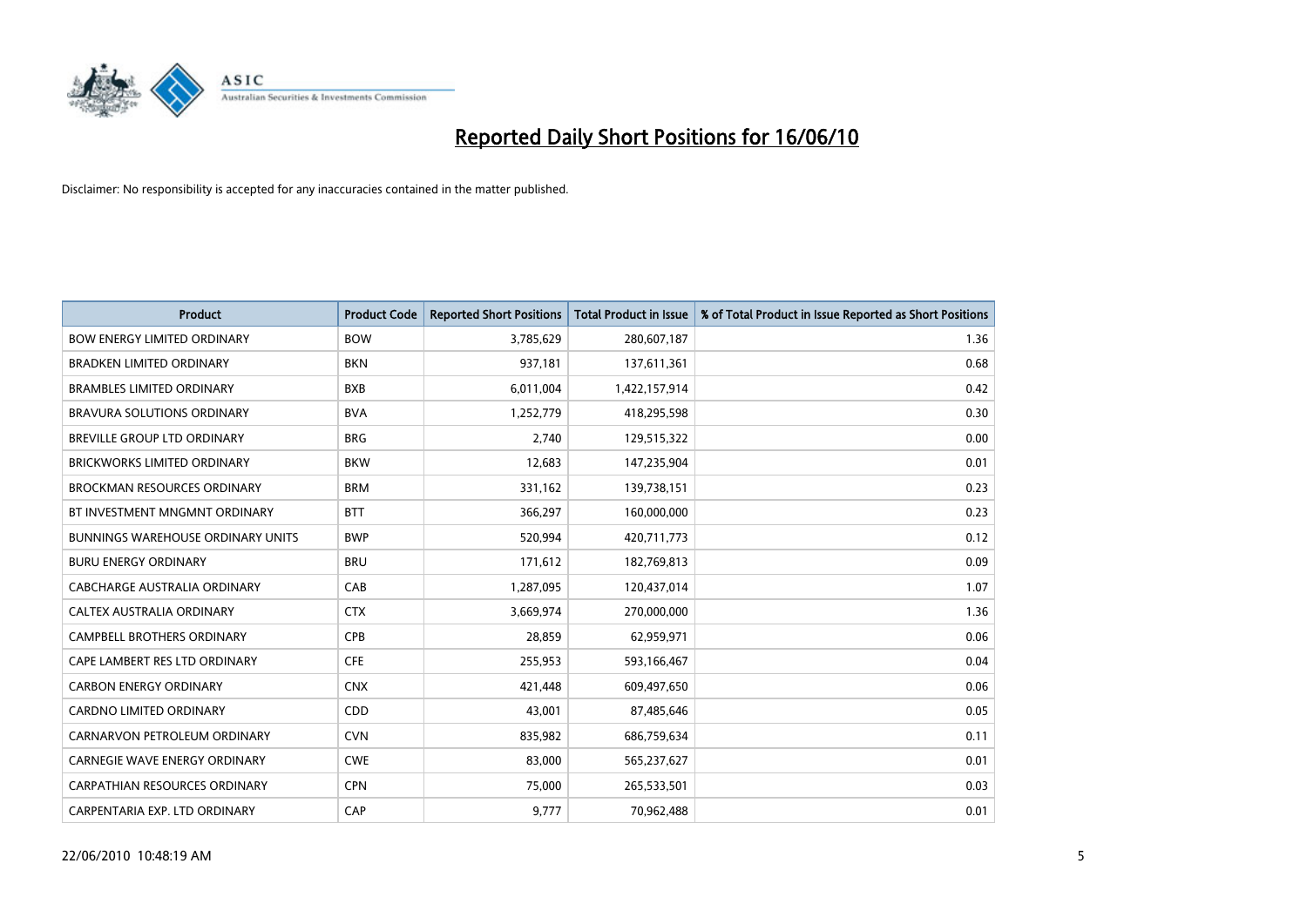

| <b>Product</b>                                | <b>Product Code</b> | <b>Reported Short Positions</b> | Total Product in Issue | % of Total Product in Issue Reported as Short Positions |
|-----------------------------------------------|---------------------|---------------------------------|------------------------|---------------------------------------------------------|
| CARSALES.COM LTD ORDINARY                     | <b>CRZ</b>          | 934,261                         | 232,490,800            | 0.40                                                    |
| CASH CONVERTERS ORD/DIV ACCESS                | CCV                 | 125,893                         | 379,761,025            | 0.03                                                    |
| <b>CASPIAN OIL &amp; GAS ORDINARY</b>         | <b>CIG</b>          | 50,000                          | 1,331,500,513          | 0.00                                                    |
| CATALPA RESOURCES ORDINARY                    | <b>CAH</b>          | 38,190                          | 161,375,074            | 0.02                                                    |
| <b>CEC GROUP LIMITED ORDINARY</b>             | <b>CEG</b>          | 1,750                           | 79,662,662             | 0.00                                                    |
| <b>CELLNET GROUP ORDINARY</b>                 | <b>CLT</b>          | 1,342                           | 73,986,184             | 0.00                                                    |
| <b>CENTENNIAL COAL ORDINARY</b>               | <b>CEY</b>          | 8,989,562                       | 394,889,237            | 2.30                                                    |
| CENTRAL PETROLEUM ORDINARY                    | <b>CTP</b>          | 11,455                          | 907,289,333            | 0.00                                                    |
| CENTRO PROPERTIES UNITS/ORD STAPLED           | <b>CNP</b>          | 382,572                         | 972,414,514            | 0.04                                                    |
| <b>CENTRO RETAIL GROUP STAPLED SECURITIES</b> | <b>CER</b>          | 693,410                         | 2,286,399,424          | 0.03                                                    |
| CERAMIC FUEL CELLS ORDINARY                   | <b>CFU</b>          | 132,140                         | 1,029,873,280          | 0.02                                                    |
| <b>CFS RETAIL PROPERTY UNITS</b>              | <b>CFX</b>          | 53,229,412                      | 2,510,727,671          | 2.12                                                    |
| CGA MINING LIMITED ORDINARY                   | <b>CGX</b>          | 251,537                         | 331,294,976            | 0.08                                                    |
| <b>CHALLENGER DIV.PRO. STAPLED UNITS</b>      | <b>CDI</b>          | 1,850,416                       | 913,426,007            | 0.19                                                    |
| <b>CHALLENGER F.S.G.LTD ORDINARY</b>          | CGF                 | 11,283,144                      | 505,985,052            | 2.24                                                    |
| CHALLENGER INFRAST. STAPLED UNITS             | <b>CIF</b>          | 38,822                          | 318,966,280            | 0.01                                                    |
| CHANDLER MACLEOD LTD ORDINARY                 | <b>CMG</b>          | 11,970                          | 416,887,960            | 0.00                                                    |
| CHARTER HALL GROUP STAPLED US PROHIBIT.       | CHC                 | 1,070,059                       | 1,212,723,832          | 0.08                                                    |
| <b>CHARTER HALL OFFICE UNIT</b>               | C <sub>O</sub> O    | 1,912,123                       | 4,872,354,215          | 0.04                                                    |
| <b>CHARTER HALL RETAIL UNITS</b>              | <b>COR</b>          | 2.828.737                       | 1,505,216,260          | 0.18                                                    |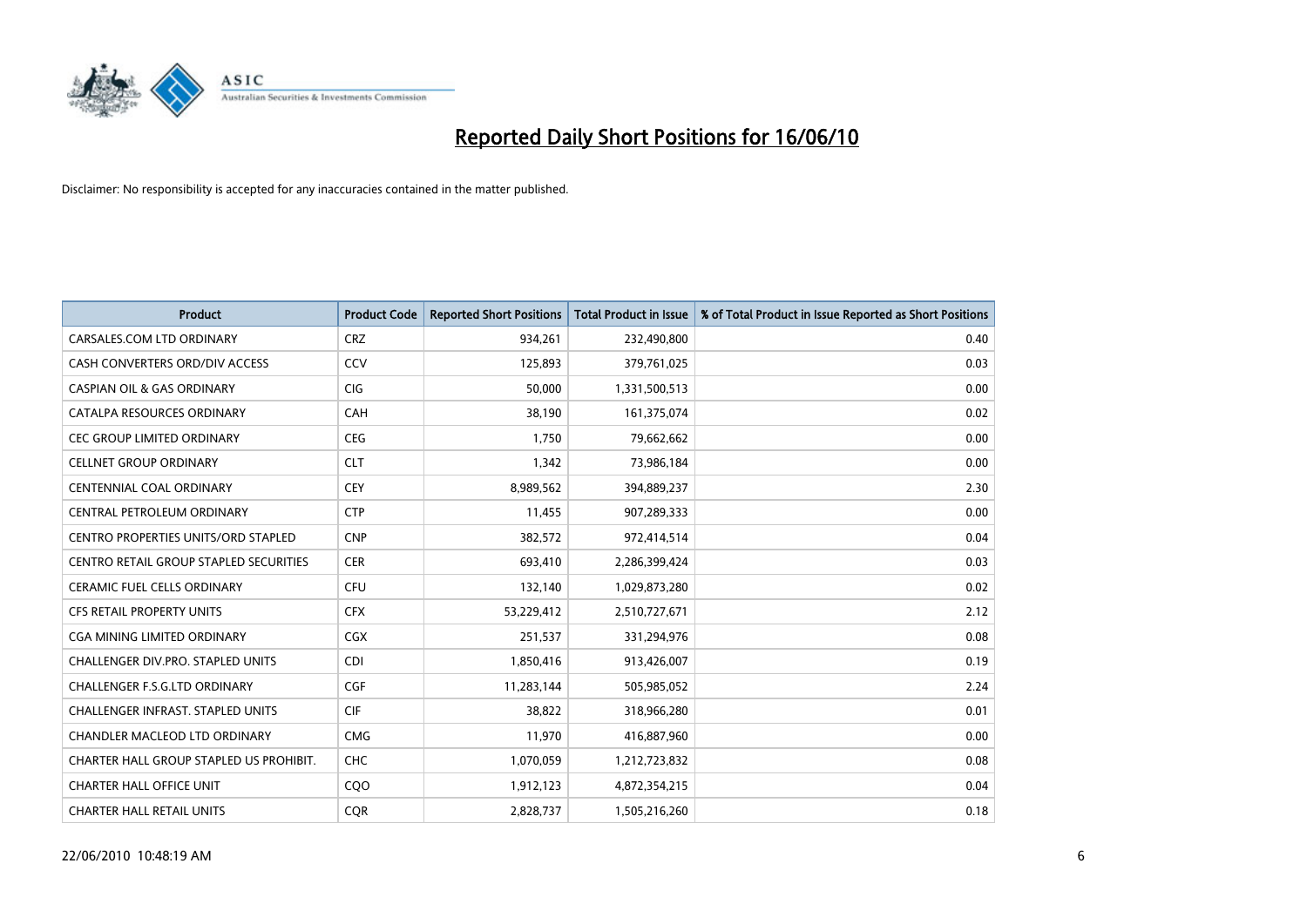

| <b>Product</b>                      | <b>Product Code</b> | <b>Reported Short Positions</b> | <b>Total Product in Issue</b> | % of Total Product in Issue Reported as Short Positions |
|-------------------------------------|---------------------|---------------------------------|-------------------------------|---------------------------------------------------------|
| CHEMGENEX PHARMACEUT ORDINARY       | <b>CXS</b>          | 2,225                           | 283,348,870                   | 0.00                                                    |
| CITADEL RESOURCE GRP ORDINARY       | CGG                 | 3,391,932                       | 1,463,244,574                 | 0.24                                                    |
| CITIGOLD CORP LTD ORDINARY          | <b>CTO</b>          | 789,738                         | 908,565,634                   | 0.09                                                    |
| <b>CLOUGH LIMITED ORDINARY</b>      | <b>CLO</b>          | 925,907                         | 768,436,269                   | 0.12                                                    |
| <b>COAL &amp; ALLIED ORDINARY</b>   | <b>CNA</b>          | 5,099                           | 86,584,735                    | 0.00                                                    |
| COAL OF AFRICA LTD ORDINARY         | <b>CZA</b>          | 595,692                         | 480,514,663                   | 0.12                                                    |
| <b>COALSPUR MINES LTD ORDINARY</b>  | <b>CPL</b>          | 81,938                          | 316,453,962                   | 0.03                                                    |
| COCA-COLA AMATIL ORDINARY           | <b>CCL</b>          | 4,848,990                       | 754,316,919                   | 0.61                                                    |
| <b>COCHLEAR LIMITED ORDINARY</b>    | <b>COH</b>          | 2,143,148                       | 56,543,401                    | 3.78                                                    |
| <b>COEUR D'ALENE MINES. CDI 1:1</b> | <b>CXC</b>          | 3,210                           | 4,456,490                     | 0.07                                                    |
| COFFEY INTERNATIONAL ORDINARY       | COF                 | 32,041                          | 129,035,760                   | 0.02                                                    |
| COMMONWEALTH BANK, ORDINARY         | <b>CBA</b>          | 15,893,202                      | 1,548,737,374                 | 1.00                                                    |
| COMMONWEALTH PROP ORDINARY UNITS    | <b>CPA</b>          | 28,389,874                      | 2,012,803,230                 | 1.42                                                    |
| <b>COMPASS RESOURCES ORDINARY</b>   | <b>CMR</b>          | 101,480                         | 147,402,920                   | 0.07                                                    |
| <b>COMPUTERSHARE LTD ORDINARY</b>   | <b>CPU</b>          | 2,761,463                       | 555,664,059                   | 0.49                                                    |
| CONNECTEAST GROUP STAPLED           | <b>CEU</b>          | 20,314,995                      | 3,940,145,951                 | 0.52                                                    |
| CONQUEST MINING ORDINARY            | CQT                 | 438,171                         | 353,151,103                   | 0.12                                                    |
| CONSOLIDATED MEDIA. ORDINARY        | <b>CMI</b>          | 2,535,605                       | 620,709,233                   | 0.41                                                    |
| CONTANGO MICROCAP ORDINARY          | <b>CTN</b>          | 7,500                           | 150,088,688                   | 0.00                                                    |
| COOPER ENERGY LTD ORDINARY          | COE                 | 14,860                          | 292,576,001                   | 0.01                                                    |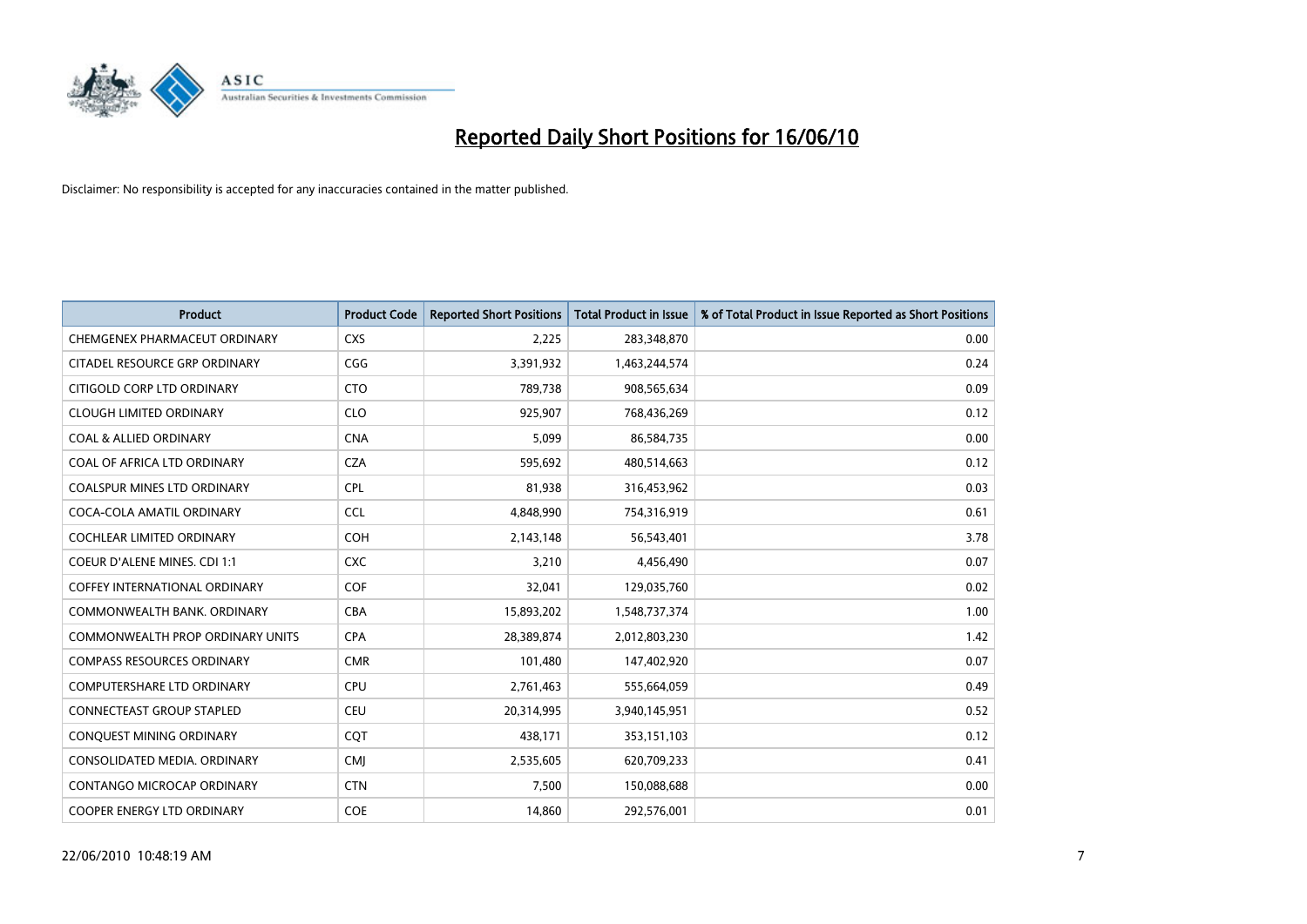

| <b>Product</b>                       | <b>Product Code</b> | <b>Reported Short Positions</b> | <b>Total Product in Issue</b> | % of Total Product in Issue Reported as Short Positions |
|--------------------------------------|---------------------|---------------------------------|-------------------------------|---------------------------------------------------------|
| <b>COPPER STRIKE LTD ORDINARY</b>    | <b>CSE</b>          | 714                             | 116,455,571                   | 0.00                                                    |
| <b>CORPORATE EXPRESS ORDINARY</b>    | <b>CXP</b>          | 510,305                         | 169,335,966                   | 0.29                                                    |
| <b>COUNT FINANCIAL ORDINARY</b>      | COU                 | 1,965,274                       | 258,251,285                   | 0.76                                                    |
| CRANE GROUP LIMITED ORDINARY         | <b>CRG</b>          | 2,550,519                       | 78,286,427                    | 3.21                                                    |
| <b>CROWN LIMITED ORDINARY</b>        | <b>CWN</b>          | 4,550,769                       | 753,555,290                   | 0.63                                                    |
| <b>CSG LIMITED ORDINARY</b>          | CSV                 | 136,912                         | 242,057,695                   | 0.05                                                    |
| <b>CSL LIMITED ORDINARY</b>          | <b>CSL</b>          | 18,318,642                      | 549,688,808                   | 3.33                                                    |
| <b>CSR LIMITED ORDINARY</b>          | <b>CSR</b>          | 16,973,388                      | 1,514,920,814                 | 1.10                                                    |
| <b>CUDECO LIMITED ORDINARY</b>       | CDU                 | 921,655                         | 137,285,632                   | 0.68                                                    |
| <b>CUSTOMERS LIMITED ORDINARY</b>    | <b>CUS</b>          | 179,424                         | 136,054,407                   | 0.13                                                    |
| DAVID JONES LIMITED ORDINARY         | <b>DJS</b>          | 5,284,438                       | 510,945,759                   | 1.03                                                    |
| <b>DECMIL GROUP LIMITED ORDINARY</b> | <b>DCG</b>          | 40,192                          | 123,554,568                   | 0.03                                                    |
| DEEP YELLOW LIMITED ORDINARY         | <b>DYL</b>          | 42.402                          | 1,125,814,458                 | 0.00                                                    |
| DEVINE LIMITED ORDINARY              | <b>DVN</b>          | 1,000                           | 634,918,223                   | 0.00                                                    |
| DEXUS PROPERTY GROUP STAPLED UNITS   | <b>DXS</b>          | 11,193,958                      | 4,820,821,799                 | 0.23                                                    |
| DOMINION MINING ORDINARY             | <b>DOM</b>          | 797,959                         | 103,327,059                   | 0.77                                                    |
| DOWNER EDI LIMITED ORDINARY          | <b>DOW</b>          | 1,139,598                       | 336,582,351                   | 0.33                                                    |
| DUET GROUP STAPLED US PROHIBIT.      | <b>DUE</b>          | 1,137,935                       | 870,559,400                   | 0.13                                                    |
| <b>EASTERN STAR GAS ORDINARY</b>     | <b>ESG</b>          | 5,810,796                       | 872,224,422                   | 0.65                                                    |
| <b>ELDERS LIMITED HYBRIDS</b>        | <b>ELDPA</b>        | 48,456                          | 1,500,000                     | 3.23                                                    |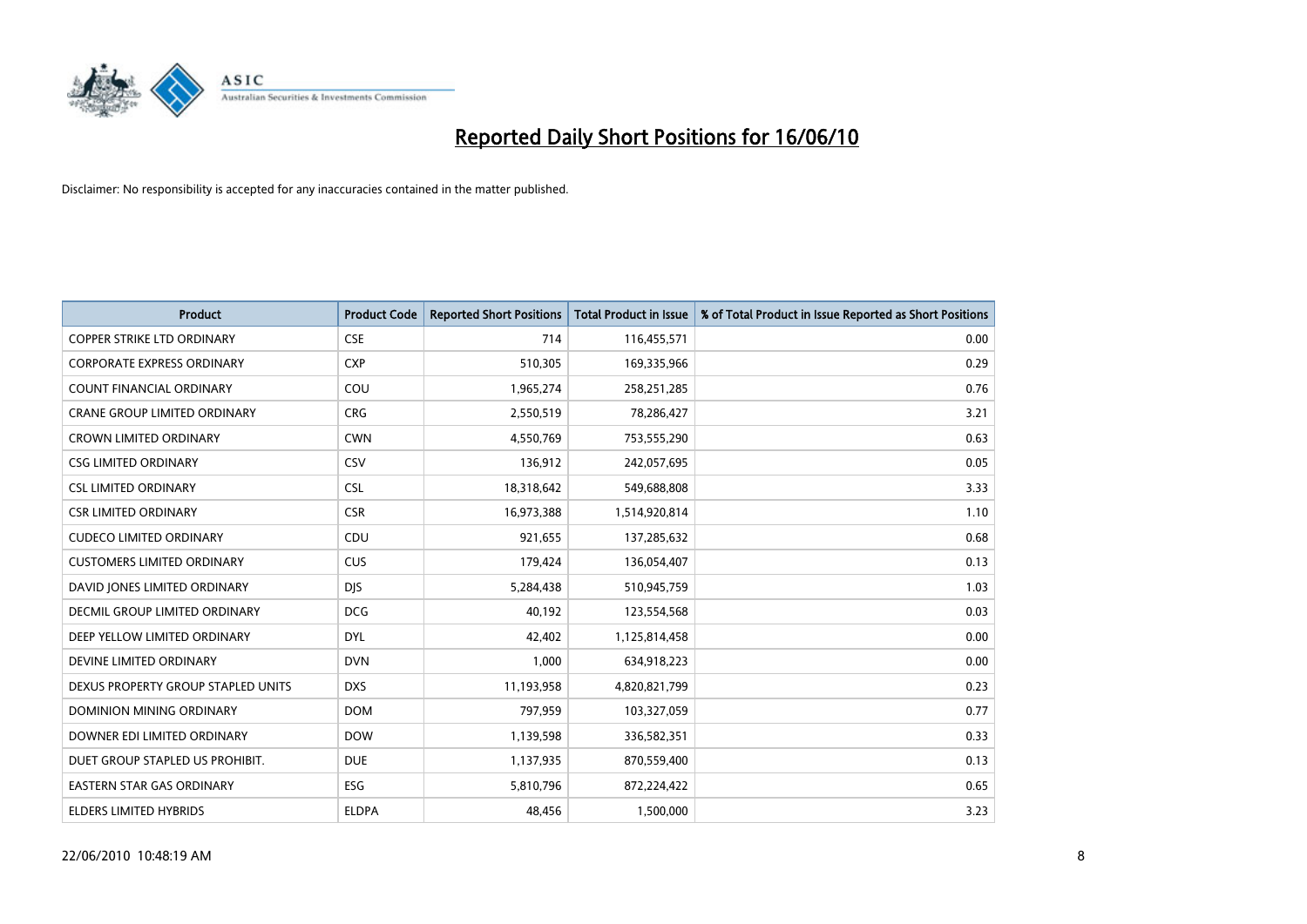

| <b>Product</b>                            | <b>Product Code</b> | <b>Reported Short Positions</b> | Total Product in Issue | % of Total Product in Issue Reported as Short Positions |
|-------------------------------------------|---------------------|---------------------------------|------------------------|---------------------------------------------------------|
| <b>ELDERS LIMITED ORDINARY</b>            | <b>ELD</b>          | 5,338,404                       | 448,598,480            | 1.20                                                    |
| ELDORADO GOLD CORP CDI 1:1                | EAU                 | 23,712                          | 28,950,668             | 0.08                                                    |
| ELIXIR PETROLEUM LTD ORDINARY             | <b>EXR</b>          | 324,400                         | 188,988,472            | 0.17                                                    |
| <b>EMECO HOLDINGS ORDINARY</b>            | <b>EHL</b>          | 2,453,330                       | 631,237,586            | 0.39                                                    |
| <b>ENERGY RESOURCES ORDINARY 'A'</b>      | <b>ERA</b>          | 134,765                         | 190,737,934            | 0.07                                                    |
| <b>ENERGY WORLD CORPOR, ORDINARY</b>      | <b>EWC</b>          | 7,534,766                       | 1,561,166,672          | 0.48                                                    |
| <b>ENTEK ENERGY LTD ORDINARY</b>          | ETE                 | 489.903                         | 225,192,535            | 0.22                                                    |
| <b>ENTELLECT SOLUTIONS ORDINARY</b>       | <b>ESN</b>          | 464,050                         | 1,740,334,200          | 0.03                                                    |
| ENVESTRA LIMITED ORDINARY                 | <b>ENV</b>          | 1,480,880                       | 1,386,827,962          | 0.09                                                    |
| EQUINOX MINERALS LTD CHESS DEPOSITARY INT | EON                 | 6,905,411                       | 707,536,545            | 0.95                                                    |
| ETFS METALS. ETFS GOLD                    | GOLD                | 2,000                           | 4,683,391              | 0.04                                                    |
| <b>EVEREST FINANCIAL ORDINARY</b>         | <b>EFG</b>          | 4,300                           | 251,442,316            | 0.00                                                    |
| EXTRACT RESOURCES ORDINARY                | <b>EXT</b>          | 1,885,609                       | 242,867,636            | 0.77                                                    |
| FAIRFAX MEDIA LTD ORDINARY                | <b>FXI</b>          | 271,529,597                     | 2,351,955,725          | 11.53                                                   |
| <b>FANTASTIC HOLDINGS ORDINARY</b>        | <b>FAN</b>          | 39,826                          | 102,669,351            | 0.04                                                    |
| FERRAUS LIMITED ORDINARY                  | <b>FRS</b>          | 23,334                          | 177,647,198            | 0.01                                                    |
| FIG TREE DEVELOPMNTS ORDINARY             | <b>FTD</b>          | 8,088                           | 12,021,069             | 0.07                                                    |
| FISHER & PAYKEL APP. ORDINARY             | <b>FPA</b>          | 9,126,868                       | 724,235,162            | 1.26                                                    |
| FISHER & PAYKEL H. ORDINARY               | <b>FPH</b>          | 1,639,743                       | 512,327,327            | 0.32                                                    |
| FKP PROPERTY GROUP STAPLED SECURITIES     | <b>FKP</b>          | 423.575                         | 1,166,032,778          | 0.03                                                    |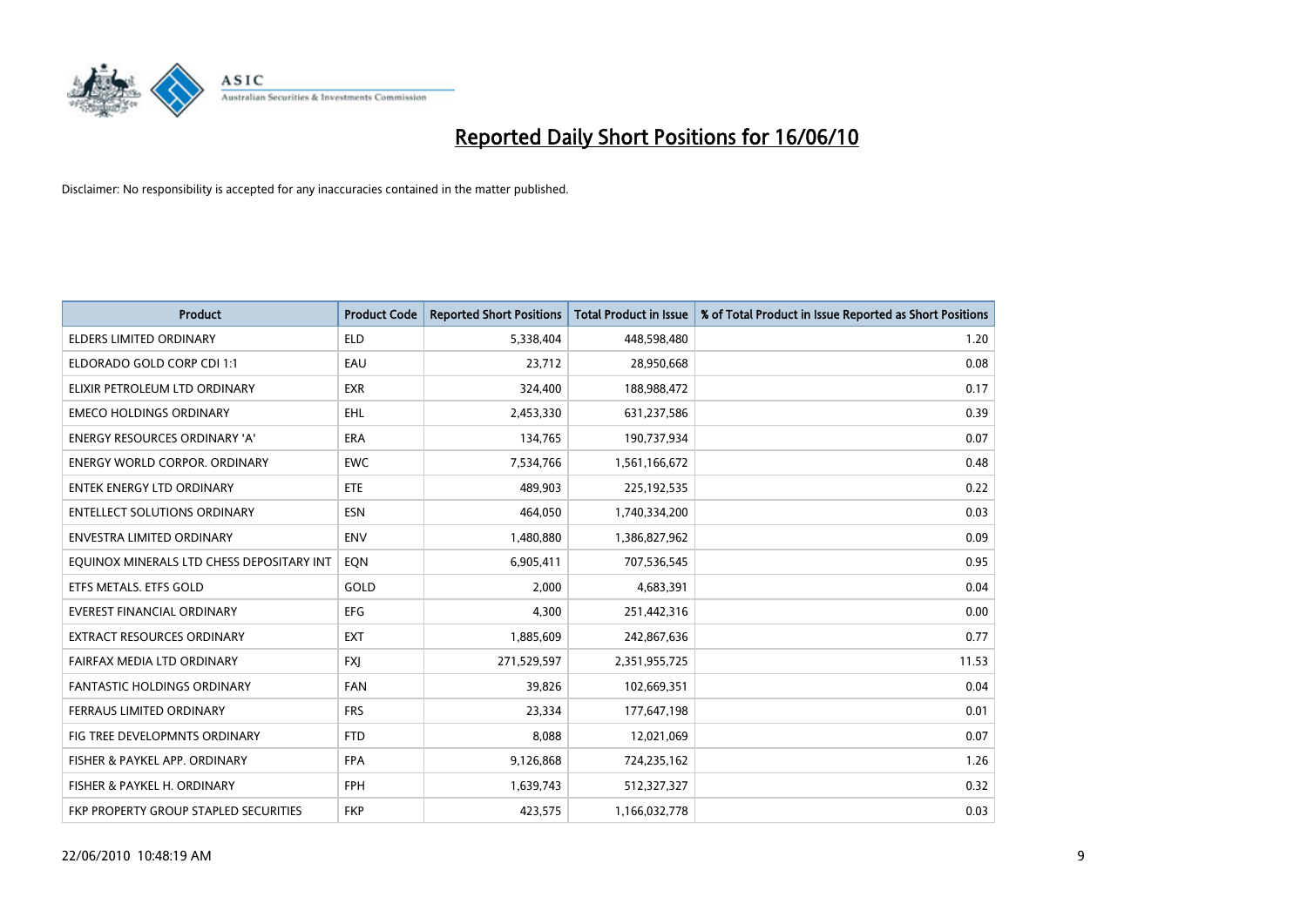

| <b>Product</b>                       | <b>Product Code</b> | <b>Reported Short Positions</b> | <b>Total Product in Issue</b> | % of Total Product in Issue Reported as Short Positions |
|--------------------------------------|---------------------|---------------------------------|-------------------------------|---------------------------------------------------------|
| FLEETWOOD CORP ORDINARY              | <b>FWD</b>          | 123,878                         | 53,967,182                    | 0.23                                                    |
| <b>FLETCHER BUILDING ORDINARY</b>    | <b>FBU</b>          | 369,513                         | 606,946,993                   | 0.06                                                    |
| FLEXIGROUP LIMITED ORDINARY          | <b>FXL</b>          | 152,567                         | 270,818,164                   | 0.05                                                    |
| <b>FLIGHT CENTRE ORDINARY</b>        | <b>FLT</b>          | 2,470,072                       | 99,771,838                    | 2.47                                                    |
| FLINDERS MINES LTD ORDINARY          | <b>FMS</b>          | 20,752,618                      | 1,819,849,571                 | 1.15                                                    |
| <b>FOCUS MINERALS LTD ORDINARY</b>   | <b>FML</b>          | 100,000                         | 2,862,543,210                 | 0.00                                                    |
| FORTE ENERGY NL ORDINARY             | <b>FTE</b>          | 2,658,986                       | 580,658,031                   | 0.46                                                    |
| FORTESCUE METALS GRP ORDINARY        | <b>FMG</b>          | 22,953,213                      | 3,106,954,801                 | 0.73                                                    |
| <b>FOSTER'S GROUP ORDINARY</b>       | FGL                 | 8,038,095                       | 1,930,432,682                 | 0.40                                                    |
| <b>FUNTASTIC LIMITED ORDINARY</b>    | <b>FUN</b>          | 322,528                         | 340,997,682                   | 0.09                                                    |
| <b>G.U.D. HOLDINGS ORDINARY</b>      | <b>GUD</b>          | 349,097                         | 61,065,933                    | 0.57                                                    |
| <b>GALAXY RESOURCES ORDINARY</b>     | <b>GXY</b>          | 106,379                         | 190,553,358                   | 0.06                                                    |
| <b>GEODYNAMICS LIMITED ORDINARY</b>  | GDY                 | 351,954                         | 290,725,222                   | 0.12                                                    |
| <b>GINDALBIE METALS LTD ORDINARY</b> | <b>GBG</b>          | 8,367,106                       | 707,757,674                   | 1.17                                                    |
| <b>GIRALIA RESOURCES NL ORDINARY</b> | <b>GIR</b>          | 327,857                         | 178,310,170                   | 0.17                                                    |
| <b>GLOBAL IRON LIMITED ORDINARY</b>  | <b>GFE</b>          | 45,961                          | 18,125,002                    | 0.25                                                    |
| <b>GLOBAL MINING ORDINARY</b>        | <b>GMI</b>          | 8,951                           | 199,725,607                   | 0.00                                                    |
| <b>GLOUCESTER COAL ORDINARY</b>      | GCL                 | 258,666                         | 81,962,133                    | 0.32                                                    |
| <b>GME RESOURCES LTD ORDINARY</b>    | <b>GME</b>          | 800                             | 302,352,750                   | 0.00                                                    |
| <b>GOLDEN GATE PETROL ORDINARY</b>   | GGP                 | 11,538                          | 975,826,623                   | 0.00                                                    |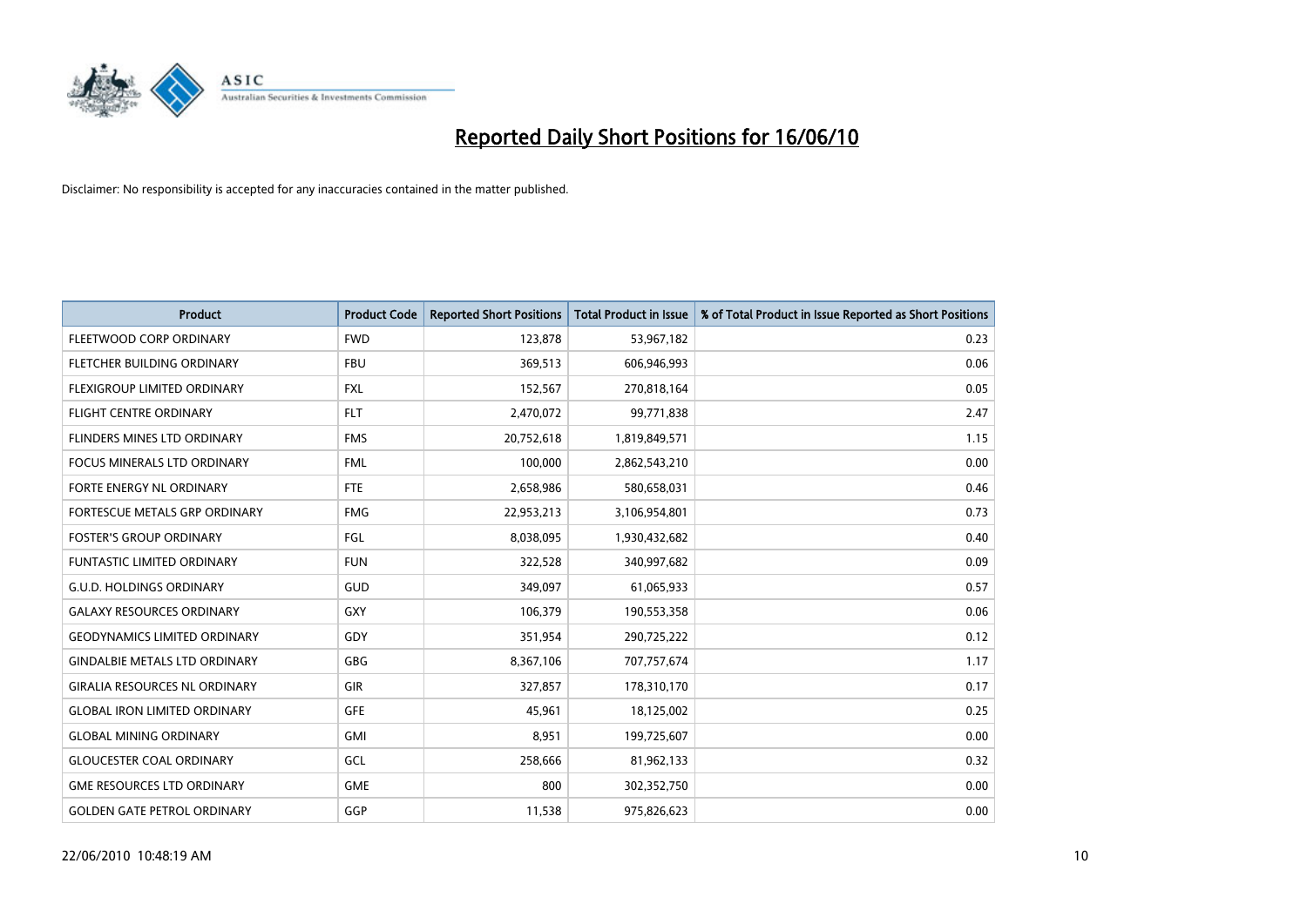

| <b>Product</b>                            | <b>Product Code</b> | <b>Reported Short Positions</b> | <b>Total Product in Issue</b> | % of Total Product in Issue Reported as Short Positions |
|-------------------------------------------|---------------------|---------------------------------|-------------------------------|---------------------------------------------------------|
| <b>GOLDEN WEST RESOURCE ORDINARY</b>      | <b>GWR</b>          | 1.617                           | 143,135,763                   | 0.00                                                    |
| <b>GOODMAN FIELDER, ORDINARY</b>          | <b>GFF</b>          | 1,996,241                       | 1,380,386,438                 | 0.15                                                    |
| <b>GOODMAN GROUP STAPLED US PROHIBIT.</b> | <b>GMG</b>          | 5,857,078                       | 6,369,751,394                 | 0.08                                                    |
| <b>GPT GROUP STAPLED SEC.</b>             | <b>GPT</b>          | 11,608,156                      | 1,855,529,431                 | 0.60                                                    |
| <b>GRAINCORP LIMITED A CLASS ORDINARY</b> | <b>GNC</b>          | 4,504,275                       | 198,318,900                   | 2.27                                                    |
| <b>GRANGE RESOURCES. ORDINARY</b>         | <b>GRR</b>          | 1,630,297                       | 1,151,778,896                 | 0.14                                                    |
| <b>GREAT SOUTHERN LTD ORDINARY</b>        | <b>GTP</b>          | 7,038,085                       | 643,234,118                   | 1.08                                                    |
| <b>GREENLAND MIN EN LTD ORDINARY</b>      | GGG                 | 42,900                          | 232,258,247                   | 0.02                                                    |
| GUINNESS PEAT GROUP. CHESS DEPOSITARY INT | <b>GPG</b>          | 55                              | 297,175,475                   | 0.00                                                    |
| <b>GUNNS LIMITED ORDINARY</b>             | <b>GNS</b>          | 13,166,716                      | 806,734,892                   | 1.62                                                    |
| <b>GWA INTERNATIONAL ORDINARY</b>         | <b>GWT</b>          | 5,000,149                       | 301,102,514                   | 1.67                                                    |
| <b>HARVEY NORMAN ORDINARY</b>             | <b>HVN</b>          | 32,791,170                      | 1,062,316,784                 | 3.10                                                    |
| HASTIE GROUP LIMITED ORDINARY             | <b>HST</b>          | 428,528                         | 239,716,924                   | 0.17                                                    |
| HASTINGS DIVERSIFIED STAPLED SECURITY     | <b>HDF</b>          | 560,345                         | 500,273,209                   | 0.10                                                    |
| <b>HEALTHSCOPE LIMITED ORDINARY</b>       | <b>HSP</b>          | 659,634                         | 317,010,025                   | 0.22                                                    |
| HEARTWARE INT INC CDI 35:1                | <b>HIN</b>          | 272,008                         | 72,583,000                    | 0.37                                                    |
| <b>HENDERSON GROUP CDI 1:1</b>            | <b>HGG</b>          | 4,997,512                       | 563,460,089                   | 0.88                                                    |
| HEA HOLDINGS LIMITED ORDINARY             | <b>HFA</b>          | 20,414                          | 469,330,170                   | 0.00                                                    |
| <b>HIGHLANDS PACIFIC ORDINARY</b>         | <b>HIG</b>          | 2,382,805                       | 668,112,148                   | 0.36                                                    |
| HILLGROVE RES LTD ORDINARY                | <b>HGO</b>          | 191,132                         | 481,137,223                   | 0.04                                                    |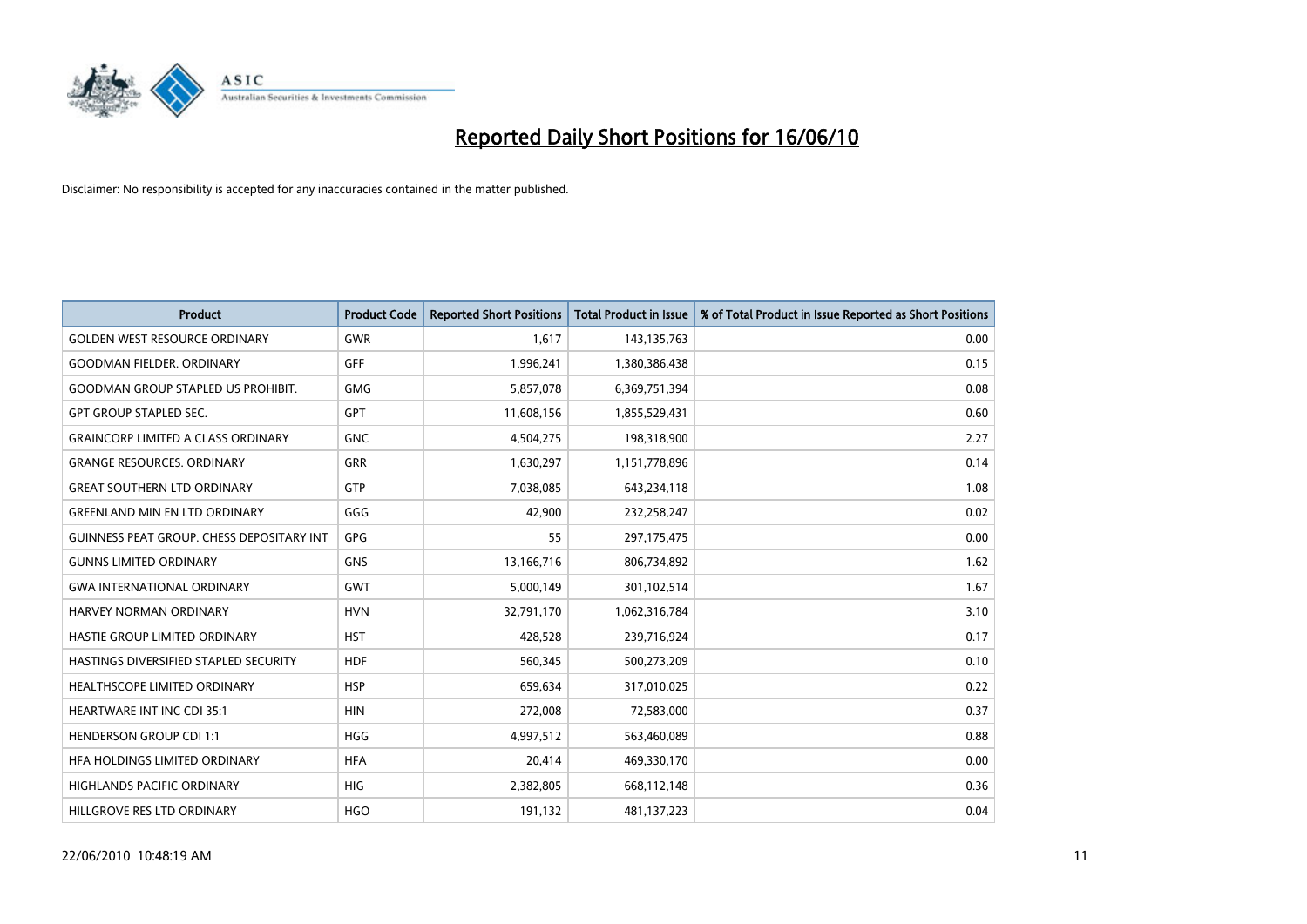

| <b>Product</b>                           | <b>Product Code</b> | <b>Reported Short Positions</b> | <b>Total Product in Issue</b> | % of Total Product in Issue Reported as Short Positions |
|------------------------------------------|---------------------|---------------------------------|-------------------------------|---------------------------------------------------------|
| HILLS INDUSTRIES LTD ORDINARY            | HIL                 | 2,026,282                       | 248,219,660                   | 0.80                                                    |
| HORIZON OIL LIMITED ORDINARY             | <b>HZN</b>          | 2,623,563                       | 1,126,621,515                 | 0.23                                                    |
| <b>ICON ENERGY LIMITED ORDINARY</b>      | <b>ICN</b>          | 479,959                         | 438,845,003                   | 0.12                                                    |
| IDT AUSTRALIA LTD ORDINARY               | IDT                 | 18,000                          | 43,096,294                    | 0.04                                                    |
| <b>IINET LIMITED ORDINARY</b>            | <b>IIN</b>          | 92,350                          | 151,808,302                   | 0.06                                                    |
| <b>ILUKA RESOURCES ORDINARY</b>          | <b>ILU</b>          | 7,767,944                       | 418,700,517                   | 1.84                                                    |
| <b>IMDEX LIMITED ORDINARY</b>            | <b>IMD</b>          | 828,091                         | 195,037,128                   | 0.43                                                    |
| IMF (AUSTRALIA) LTD ORDINARY             | <b>IMF</b>          | 452,666                         | 122,496,819                   | 0.37                                                    |
| IMX RESOURCES LTD ORDINARY               | <b>IXR</b>          | 20,000                          | 230,802,803                   | 0.01                                                    |
| <b>INCITEC PIVOT ORDINARY</b>            | IPL                 | 5,635,335                       | 1,624,932,978                 | 0.34                                                    |
| <b>INDAGO RESOURCES LTD ORDINARY</b>     | <b>IDG</b>          | 8,179                           | 99,449,536                    | 0.01                                                    |
| <b>INDEPENDENCE GROUP ORDINARY</b>       | <b>IGO</b>          | 212,306                         | 113,703,539                   | 0.20                                                    |
| <b>INDOPHIL RESOURCES ORDINARY</b>       | <b>IRN</b>          | 844,839                         | 421,777,937                   | 0.20                                                    |
| <b>INDUSTREA LIMITED ORDINARY</b>        | IDL                 | 1,241,980                       | 956,668,877                   | 0.12                                                    |
| <b>INFIGEN ENERGY STAPLED SECURITIES</b> | <b>IFN</b>          | 6,697,261                       | 786,556,322                   | 0.85                                                    |
| ING INDUSTRIAL FUND UNITS                | <b>IIF</b>          | 8,902,914                       | 2,592,249,647                 | 0.35                                                    |
| ING OFFICE FUND STAPLED SECURITIES       | <b>IOF</b>          | 5,153,815                       | 2,729,071,212                 | 0.19                                                    |
| ING RE COM GROUP STAPLED SECURITIES      | <b>ILF</b>          | 3,583                           | 441,029,194                   | 0.00                                                    |
| <b>INSURANCE AUSTRALIA ORDINARY</b>      | IAG                 | 6,445,891                       | 2,078,994,021                 | 0.29                                                    |
| INTEGRA MINING LTD. ORDINARY             | <b>IGR</b>          | 1,902,832                       | 755,792,394                   | 0.24                                                    |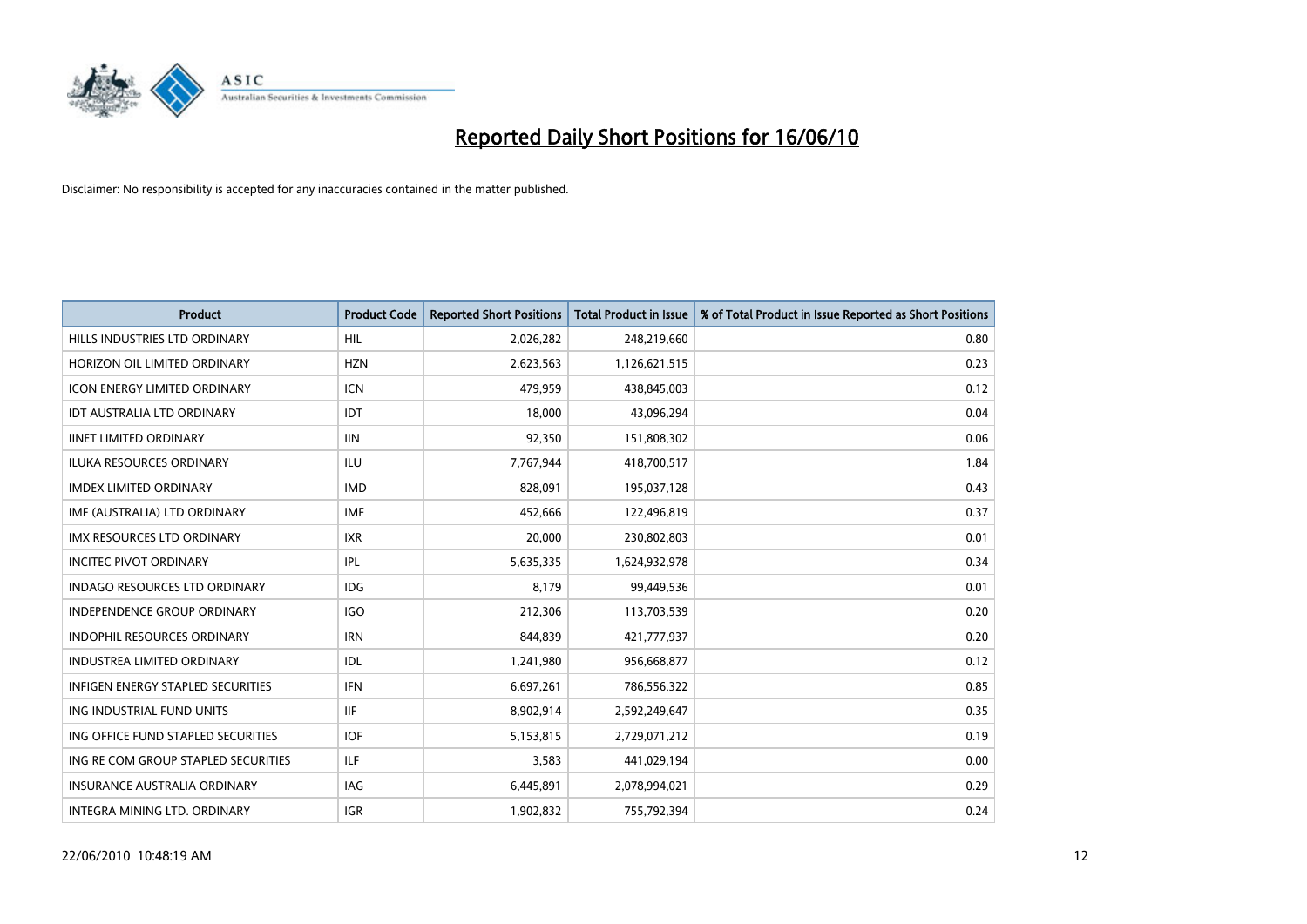

| <b>Product</b>                                  | <b>Product Code</b> | <b>Reported Short Positions</b> | Total Product in Issue | % of Total Product in Issue Reported as Short Positions |
|-------------------------------------------------|---------------------|---------------------------------|------------------------|---------------------------------------------------------|
| <b>INTOLL GROUP STAPLED SECURITIES</b>          | <b>ITO</b>          | 10,574,702                      | 2,261,732,048          | 0.46                                                    |
| <b>INTREPID MINES ORDINARY</b>                  | <b>IAU</b>          | 21,160                          | 429,186,938            | 0.00                                                    |
| <b>INVOCARE LIMITED ORDINARY</b>                | <b>IVC</b>          | 910,355                         | 102,069,091            | 0.88                                                    |
| ION LIMITED ORDINARY                            | <b>ION</b>          | 164,453                         | 256,365,105            | 0.06                                                    |
| <b>IOOF HOLDINGS LTD ORDINARY</b>               | <b>IFL</b>          | 1,339,414                       | 229,794,395            | 0.58                                                    |
| <b>IRESS MARKET TECH. ORDINARY</b>              | <b>IRE</b>          | 814,349                         | 123,812,455            | 0.64                                                    |
| <b>IRON ORE HOLDINGS ORDINARY</b>               | <b>IOH</b>          | 12,146                          | 131,122,047            | 0.01                                                    |
| <b>ISHARES MSCI EAFE CDI 1:1</b>                | <b>IVE</b>          | 56,845                          | 590,400,000            | 0.01                                                    |
| ISHARES MSCI EM MKTS CDI 1:1                    | <b>IEM</b>          | 63,774                          | 425,700,000            | 0.01                                                    |
| <b>ISOFT GROUP LIMITED ORDINARY</b>             | <b>ISF</b>          | 19,580,749                      | 1,037,994,023          | 1.88                                                    |
| IVANHOE AUSTRALIA ORDINARY                      | <b>IVA</b>          | 221,589                         | 70,955,953             | 0.31                                                    |
| <b>JABIRU METALS LTD ORDINARY</b>               | <b>JML</b>          | 100,896                         | 552,619,180            | 0.01                                                    |
| <b>IAMES HARDIE INDUST CHESS DEPOSITARY INT</b> | <b>IHX</b>          | 9,681,662                       | 434,916,592            | 2.22                                                    |
| <b>JAMESON RESOURCES ORDINARY</b>               | <b>JAL</b>          | 1,600,000                       | 63,885,910             | 2.50                                                    |
| <b>JB HI-FI LIMITED ORDINARY</b>                | <b>JBH</b>          | 3,895,658                       | 108,344,987            | 3.59                                                    |
| <b>KAGARA LTD ORDINARY</b>                      | KZL                 | 2,381,918                       | 674,489,717            | 0.35                                                    |
| KAROON GAS AUSTRALIA ORDINARY                   | <b>KAR</b>          | 531,163                         | 177,546,198            | 0.31                                                    |
| KATHMANDU HOLD LTD ORDINARY                     | <b>KMD</b>          | 817,136                         | 200,000,000            | 0.41                                                    |
| <b>KEYBRIDGE CAPITAL ORDINARY</b>               | <b>KBC</b>          | 5,999                           | 172,070,564            | 0.00                                                    |
| KIMBERLEY METALS LTD ORDINARY                   | <b>KBL</b>          | 260,945                         | 94,490,816             | 0.27                                                    |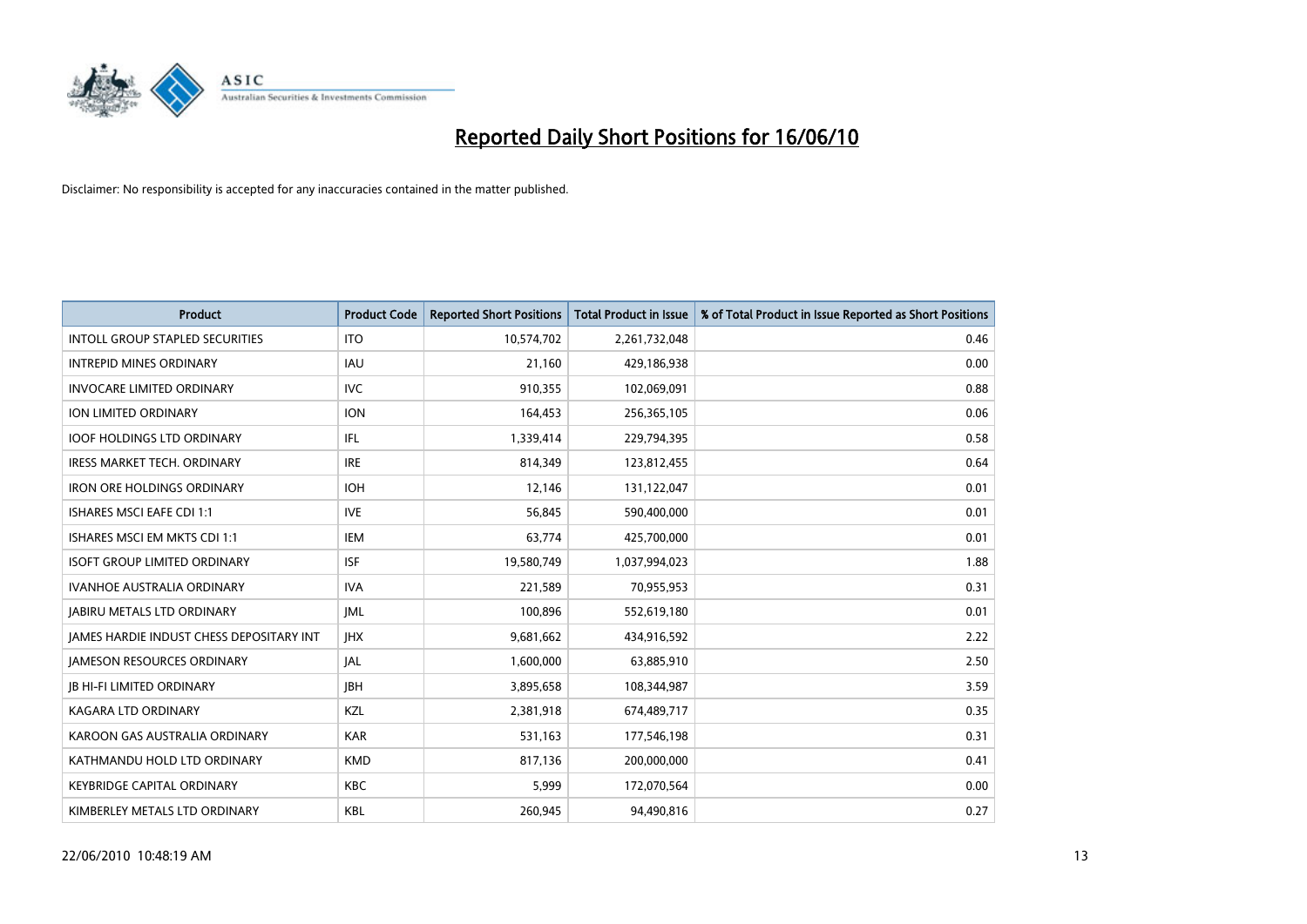

| <b>Product</b>                        | <b>Product Code</b> | <b>Reported Short Positions</b> | <b>Total Product in Issue</b> | % of Total Product in Issue Reported as Short Positions |
|---------------------------------------|---------------------|---------------------------------|-------------------------------|---------------------------------------------------------|
| KINGSGATE CONSOLID. ORDINARY          | <b>KCN</b>          | 141,759                         | 97,972,949                    | 0.13                                                    |
| LEIGHTON HOLDINGS ORDINARY            | LEI                 | 2,995,936                       | 300,687,299                   | 0.98                                                    |
| LEND LEASE GROUP UNIT/ORD STAPLED     | LLC                 | 989,268                         | 565,558,754                   | 0.16                                                    |
| LIHIR GOLD LIMITED. ORDINARY          | LGL                 | 30,302,386                      | 2,368,729,935                 | 1.29                                                    |
| LINC ENERGY LTD ORDINARY              | <b>LNC</b>          | 2,612,987                       | 489,093,470                   | 0.54                                                    |
| LIQUEFIED NATURAL ORDINARY            | <b>LNG</b>          | 416                             | 213,339,015                   | 0.00                                                    |
| LYNAS CORPORATION ORDINARY            | <b>LYC</b>          | 6,709,920                       | 1,655,499,093                 | 0.40                                                    |
| MAC SERVICES (THE) ORDINARY           | <b>MSL</b>          | 28,901                          | 165,966,692                   | 0.02                                                    |
| MACARTHUR COAL ORDINARY               | <b>MCC</b>          | 944.933                         | 254,333,109                   | 0.36                                                    |
| <b>MACMAHON HOLDINGS ORDINARY</b>     | <b>MAH</b>          | 11,123,340                      | 733,711,705                   | 1.51                                                    |
| MACQ ATLAS ROADS GRP ORDINARY STAPLED | <b>MOA</b>          | 2,123,844                       | 452,345,907                   | 0.46                                                    |
| MACQUARIE DDR TRUST UNITS             | <b>MDT</b>          | 142,929                         | 1,084,683,042                 | 0.01                                                    |
| MACQUARIE DDR TRUST UNITS DEFERRED    | <b>MDTN</b>         | 331,523                         | 3,615,610,140                 | 0.01                                                    |
| MACQUARIE GROUP LTD ORDINARY          | <b>MOG</b>          | 5,990,322                       | 344,567,851                   | 1.71                                                    |
| <b>MANTRA RESOURCES ORDINARY</b>      | <b>MRU</b>          | 236,885                         | 127,031,188                   | 0.18                                                    |
| MAP GROUP STAPLED US PROHIBIT.        | <b>MAP</b>          | 5,153,072                       | 1,861,210,782                 | 0.29                                                    |
| <b>MARION ENERGY ORDINARY</b>         | <b>MAE</b>          | 374,994                         | 429,822,043                   | 0.09                                                    |
| MCMILLAN SHAKESPEARE ORDINARY         | <b>MMS</b>          | 2,441                           | 67,677,977                    | 0.00                                                    |
| MCPHERSON'S LTD ORDINARY              | <b>MCP</b>          | 2,946                           | 71,651,758                    | 0.00                                                    |
| MEDUSA MINING LTD ORDINARY            | <b>MML</b>          | 6,579                           | 187,529,911                   | 0.00                                                    |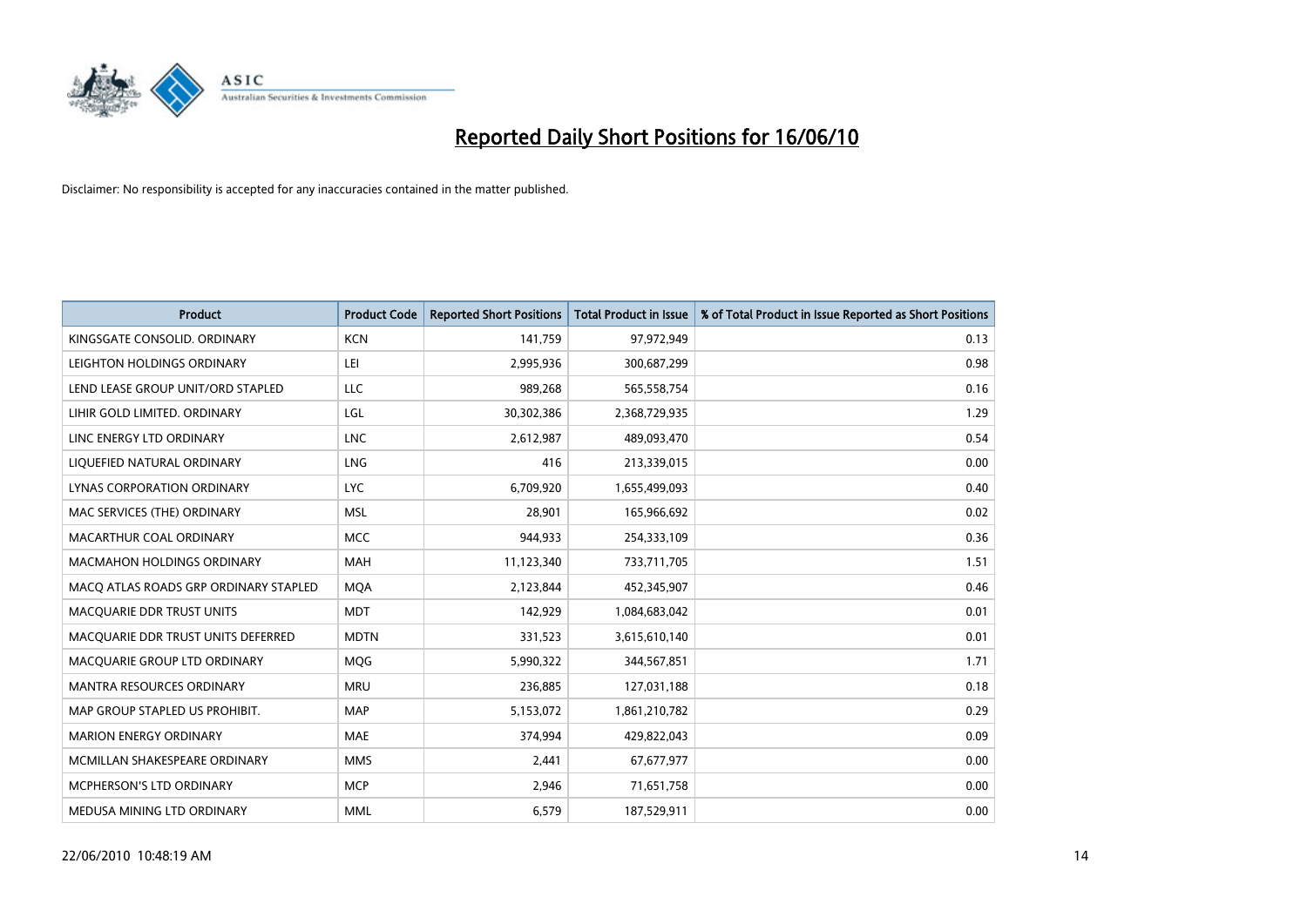

| <b>Product</b>                    | <b>Product Code</b> | <b>Reported Short Positions</b> | <b>Total Product in Issue</b> | % of Total Product in Issue Reported as Short Positions |
|-----------------------------------|---------------------|---------------------------------|-------------------------------|---------------------------------------------------------|
| MELBOURNE IT LIMITED ORDINARY     | <b>MLB</b>          | 172,851                         | 79,516,967                    | 0.22                                                    |
| MEO AUSTRALIA LTD ORDINARY        | <b>MEO</b>          | 219,974                         | 477,220,955                   | 0.04                                                    |
| <b>MERMAID MARINE ORDINARY</b>    | <b>MRM</b>          | 443,404                         | 186,844,825                   | 0.23                                                    |
| METALS X LIMITED ORDINARY         | <b>MLX</b>          | 248,980                         | 1,365,661,782                 | 0.02                                                    |
| METCASH LIMITED ORDINARY          | <b>MTS</b>          | 14,573,583                      | 765,644,031                   | 1.91                                                    |
| METGASCO LIMITED ORDINARY         | <b>MEL</b>          | 392,147                         | 249,006,674                   | 0.15                                                    |
| MICLYN EXP OFFSHR ORDINARY        | <b>MIO</b>          | 199.999                         | 271,700,000                   | 0.07                                                    |
| MINARA RESOURCES ORDINARY         | <b>MRE</b>          | 2,251,964                       | 1,167,783,517                 | 0.19                                                    |
| MINCOR RESOURCES NL ORDINARY      | <b>MCR</b>          | 1,284,216                       | 200,184,686                   | 0.64                                                    |
| MINERAL DEPOSITS ORDINARY         | <b>MDL</b>          | 1,858,059                       | 576,076,525                   | 0.30                                                    |
| MINERAL RESOURCES, ORDINARY       | <b>MIN</b>          | 360,315                         | 156,131,748                   | 0.23                                                    |
| MIRABELA NICKEL LTD ORDINARY      | <b>MBN</b>          | 4,248,870                       | 367, 162, 725                 | 1.14                                                    |
| MIRVAC GROUP STAPLED SECURITIES   | <b>MGR</b>          | 12,491,914                      | 3,266,304,329                 | 0.38                                                    |
| MITCHELL COMMUNITCA, ORDINARY     | <b>MCU</b>          | 19.673                          | 301,654,653                   | 0.01                                                    |
| <b>MOLOPO ENERGY LTD ORDINARY</b> | <b>MPO</b>          | 14,174                          | 250,665,548                   | 0.00                                                    |
| MOLY MINES LIMITED ORDINARY       | <b>MOL</b>          | 135,292                         | 363,916,323                   | 0.04                                                    |
| MONADELPHOUS GROUP ORDINARY       | <b>MND</b>          | 273,198                         | 86,036,700                    | 0.30                                                    |
| MORTGAGE CHOICE LTD ORDINARY      | <b>MOC</b>          | 379,978                         | 119,617,705                   | 0.32                                                    |
| MOSAIC OIL NL ORDINARY            | <b>MOS</b>          | 41,742                          | 821,344,925                   | 0.01                                                    |
| <b>MOUNT GIBSON IRON ORDINARY</b> | <b>MGX</b>          | 2,137,712                       | 1,077,174,611                 | 0.20                                                    |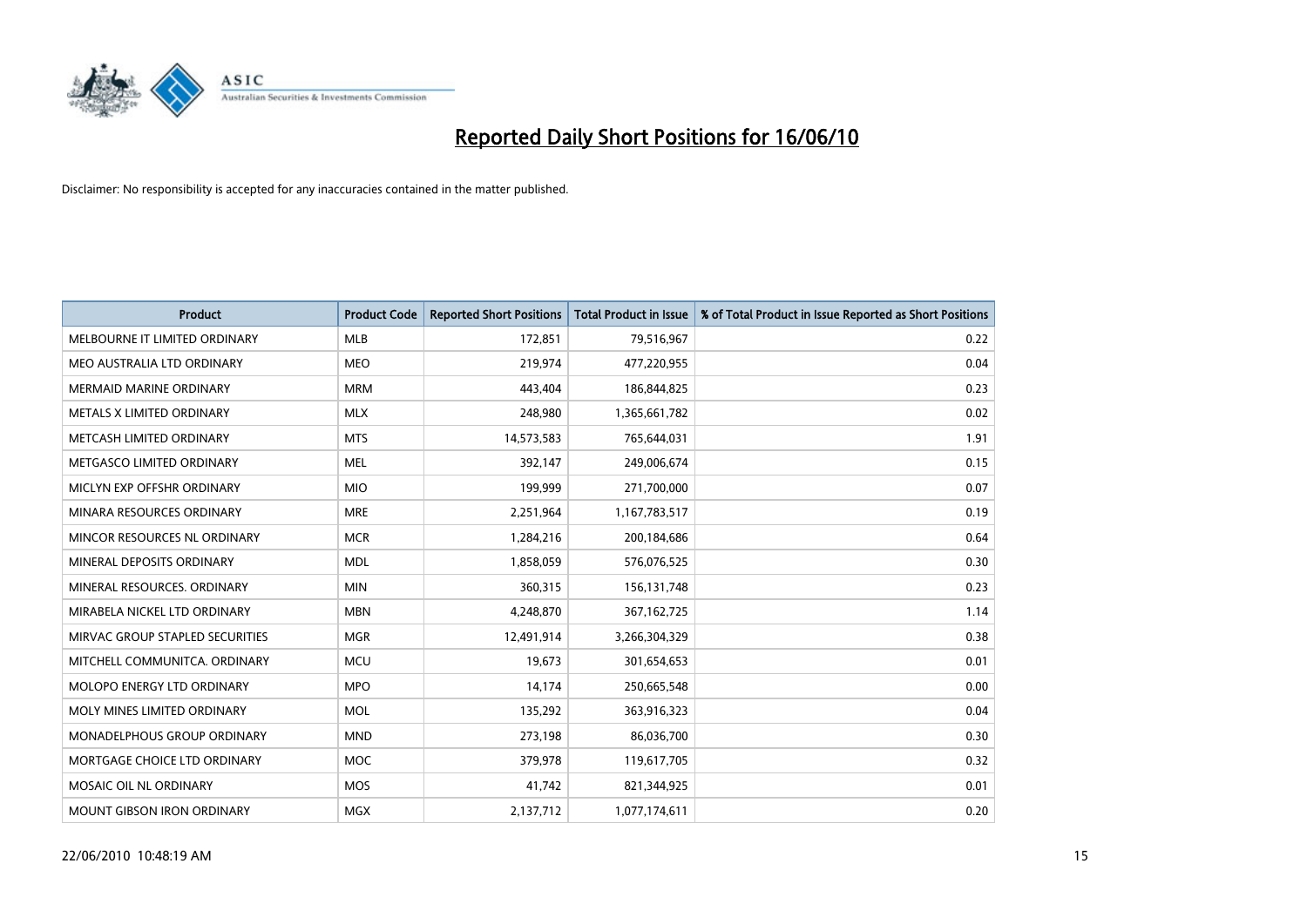

| <b>Product</b>                       | <b>Product Code</b> | <b>Reported Short Positions</b> | <b>Total Product in Issue</b> | % of Total Product in Issue Reported as Short Positions |
|--------------------------------------|---------------------|---------------------------------|-------------------------------|---------------------------------------------------------|
| MULTIPLEX SITES SITES                | <b>MXUPA</b>        | 206                             | 4,500,000                     | 0.00                                                    |
| <b>MURCHISON METALS LTD ORDINARY</b> | <b>MMX</b>          | 1,518,135                       | 435,384,268                   | 0.35                                                    |
| <b>MYER HOLDINGS LTD ORDINARY</b>    | <b>MYR</b>          | 6,992,513                       | 581,517,884                   | 1.20                                                    |
| MYSTATE LIMITED ORDINARY             | <b>MYS</b>          | 1,400                           | 67,411,055                    | 0.00                                                    |
| NATIONAL AUST. BANK ORDINARY         | <b>NAB</b>          | 19,916,760                      | 2,121,379,130                 | 0.93                                                    |
| NATURAL FUEL LIMITED ORDINARY        | <b>NFL</b>          |                                 | 506,612,127                   | 0.00                                                    |
| NAVITAS LIMITED ORDINARY             | <b>NVT</b>          | 901,906                         | 342,361,526                   | 0.27                                                    |
| NEPTUNE MARINE ORDINARY              | <b>NMS</b>          | 823,082                         | 429,842,672                   | 0.18                                                    |
| NEW HOPE CORPORATION ORDINARY        | <b>NHC</b>          | 214,285                         | 827,730,549                   | 0.03                                                    |
| NEWCREST MINING ORDINARY             | <b>NCM</b>          | 22,494,170                      | 483,493,006                   | 4.63                                                    |
| NEWS CORP A NON-VOTING CDI           | <b>NWSLV</b>        | 1,219,798                       | 1,824,059,817                 | 0.06                                                    |
| NEWS CORP B VOTING CDI               | <b>NWS</b>          | 7,434,532                       | 798,520,953                   | 0.92                                                    |
| NEXBIS LIMITED ORDINARY              | <b>NBS</b>          | 63,733                          | 498,972,940                   | 0.01                                                    |
| NEXUS ENERGY LIMITED ORDINARY        | <b>NXS</b>          | 16,067,178                      | 958,061,849                   | 1.66                                                    |
| NIB HOLDINGS LIMITED ORDINARY        | <b>NHF</b>          | 207,154                         | 495,431,427                   | 0.04                                                    |
| NIDO PETROLEUM ORDINARY              | <b>NDO</b>          | 7,312,267                       | 1,066,062,395                 | 0.69                                                    |
| NKWE PLATINUM 10C US COMMON          | <b>NKP</b>          | 9,592                           | 556,627,684                   | 0.00                                                    |
| NORTHERN CREST ORDINARY              | <b>NOC</b>          | 24,345                          | 116,074,781                   | 0.02                                                    |
| NORTHERN IRON LTD ORDINARY           | <b>NFE</b>          | 1,285,520                       | 292,204,786                   | 0.43                                                    |
| NOVOGEN LIMITED ORDINARY             | <b>NRT</b>          | 77,669                          | 102,125,894                   | 0.08                                                    |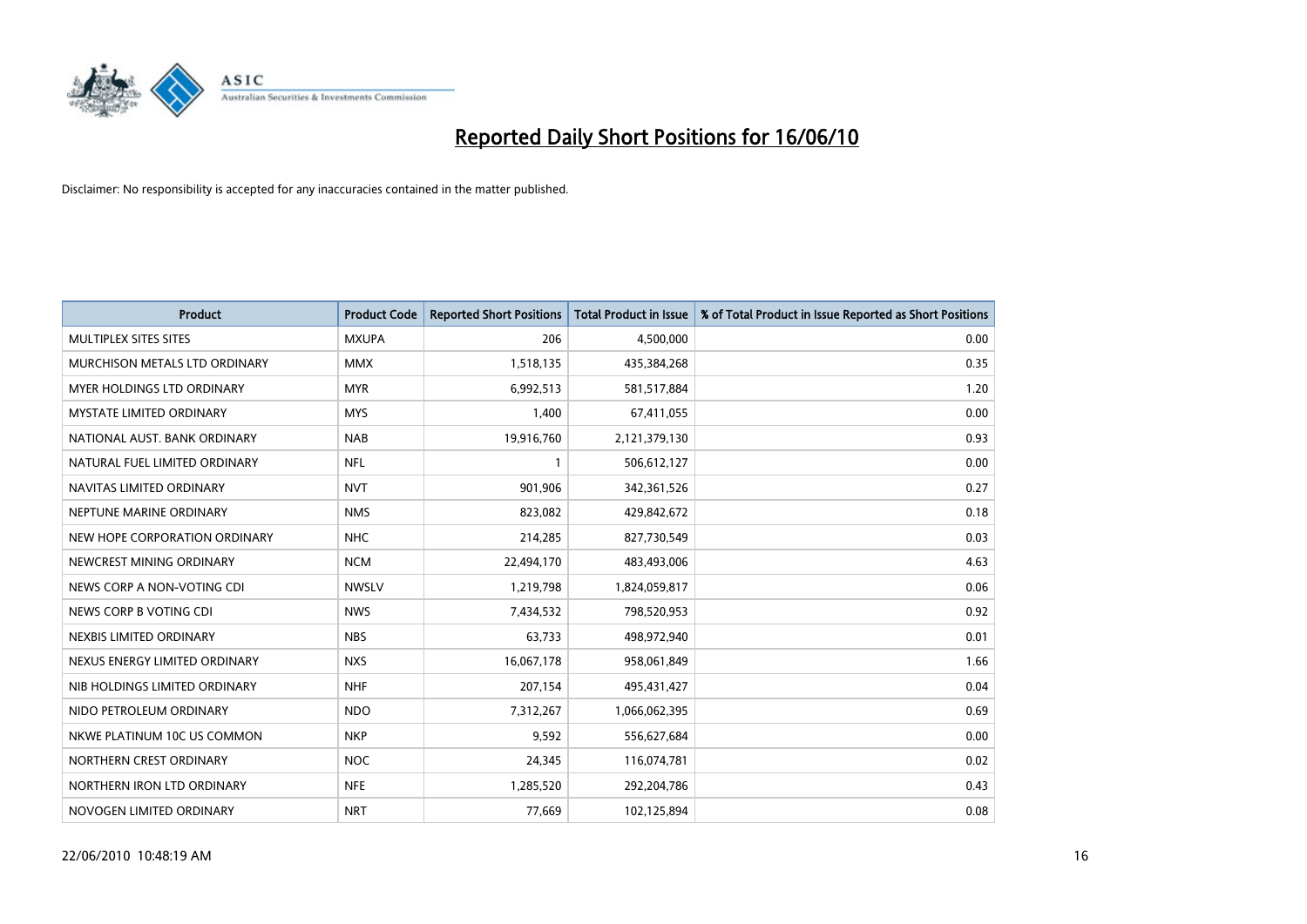

| <b>Product</b>                        | <b>Product Code</b> | <b>Reported Short Positions</b> | <b>Total Product in Issue</b> | % of Total Product in Issue Reported as Short Positions |
|---------------------------------------|---------------------|---------------------------------|-------------------------------|---------------------------------------------------------|
| NRW HOLDINGS LIMITED ORDINARY         | <b>NWH</b>          | 526,595                         | 251,223,000                   | 0.21                                                    |
| NUFARM LIMITED ORDINARY               | <b>NUF</b>          | 1,192,977                       | 261,775,731                   | 0.45                                                    |
| OAKTON LIMITED ORDINARY               | <b>OKN</b>          | 508,806                         | 91,913,485                    | 0.55                                                    |
| OCEANAGOLD CORP. CHESS DEPOSITARY INT | <b>OGC</b>          | 218,147                         | 228,007,060                   | 0.10                                                    |
| OCEANIA CAPITAL LTD ORDINARY          | <b>OCP</b>          | 2,500                           | 91,921,295                    | 0.00                                                    |
| OIL SEARCH LTD ORDINARY               | <b>OSH</b>          | 9,355,768                       | 1,308,279,222                 | 0.70                                                    |
| OM HOLDINGS LIMITED ORDINARY          | <b>OMH</b>          | 624,928                         | 498,460,150                   | 0.12                                                    |
| <b>ONESTEEL LIMITED ORDINARY</b>      | OST                 | 4,777,815                       | 1,331,583,166                 | 0.37                                                    |
| ORICA LIMITED ORDINARY                | ORI                 | 915,105                         | 361,129,562                   | 0.23                                                    |
| ORIGIN ENERGY ORDINARY                | <b>ORG</b>          | 2,517,372                       | 880,668,872                   | 0.27                                                    |
| OTTO ENERGY LIMITED ORDINARY          | <b>OEL</b>          | 109,204                         | 1,072,684,721                 | 0.01                                                    |
| OZ MINERALS ORDINARY                  | OZL                 | 37,064,624                      | 3,121,339,730                 | 1.18                                                    |
| <b>PACIFIC BRANDS ORDINARY</b>        | <b>PBG</b>          | 8,290,671                       | 931,386,248                   | 0.91                                                    |
| PALADIN ENERGY LTD ORDINARY           | <b>PDN</b>          | 17,031,746                      | 717,142,802                   | 2.38                                                    |
| PAN PACIFIC PETROL. ORDINARY          | PPP                 | 21,527                          | 588,612,110                   | 0.00                                                    |
| PANAUST LIMITED ORDINARY              | <b>PNA</b>          | 10,271,184                      | 2,953,892,669                 | 0.35                                                    |
| PANORAMIC RESOURCES ORDINARY          | PAN                 | 280,589                         | 205,262,842                   | 0.11                                                    |
| PAPERLINX LIMITED ORDINARY            | <b>PPX</b>          | 17,316,323                      | 603,580,761                   | 2.86                                                    |
| PATTIES FOODS LTD ORDINARY            | PFL                 |                                 | 138,908,853                   | 0.00                                                    |
| PEET LIMITED ORDINARY                 | PPC                 | 20.000                          | 300,681,486                   | 0.00                                                    |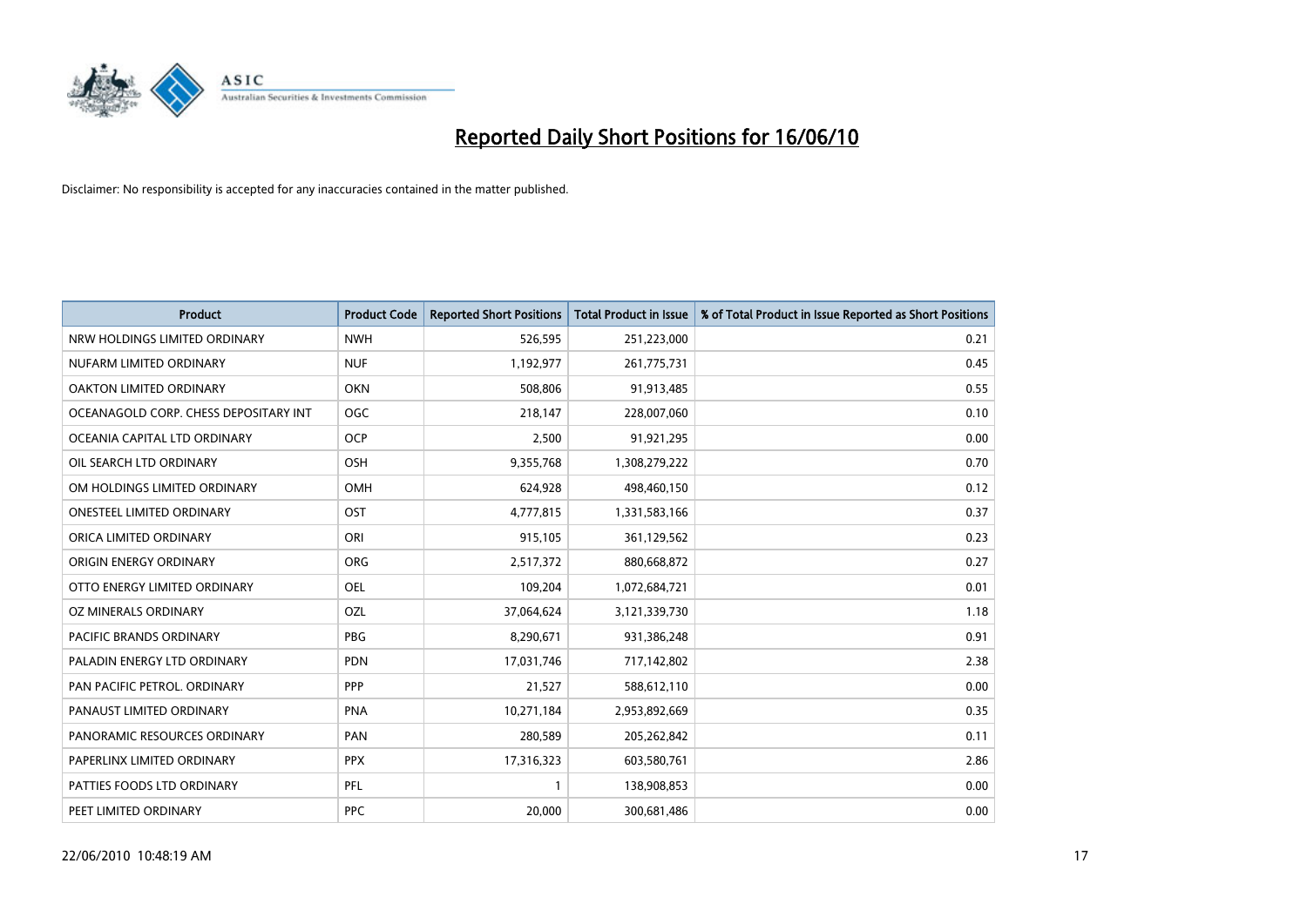

| <b>Product</b>                       | <b>Product Code</b> | <b>Reported Short Positions</b> | <b>Total Product in Issue</b> | % of Total Product in Issue Reported as Short Positions |
|--------------------------------------|---------------------|---------------------------------|-------------------------------|---------------------------------------------------------|
| PENINSULA MINERALS ORDINARY          | <b>PEN</b>          | 5,000                           | 1,628,130,261                 | 0.00                                                    |
| PERILYA LIMITED ORDINARY             | PEM                 | 633,262                         | 526,075,563                   | 0.11                                                    |
| PERPETUAL LIMITED ORDINARY           | PPT                 | 2,178,266                       | 43,411,178                    | 5.01                                                    |
| PERSEUS MINING LTD ORDINARY          | PRU                 | 330,756                         | 417,432,088                   | 0.08                                                    |
| PETSEC ENERGY ORDINARY               | <b>PSA</b>          | 223,332                         | 231,283,622                   | 0.10                                                    |
| PHARMAXIS LTD ORDINARY               | <b>PXS</b>          | 2,165,332                       | 225,410,234                   | 0.95                                                    |
| PHOTON GROUP LTD ORDINARY            | <b>PGA</b>          | 165,265                         | 187,440,645                   | 0.08                                                    |
| PIKE RIVER COAL ORDINARY             | <b>PRC</b>          | 506,320                         | 404,781,367                   | 0.13                                                    |
| PLATINUM ASSET ORDINARY              | <b>PTM</b>          | 2,272,506                       | 561,347,878                   | 0.39                                                    |
| PLATINUM AUSTRALIA ORDINARY          | <b>PLA</b>          | 4,691,046                       | 321,030,521                   | 1.44                                                    |
| PLATINUM CAPITAL LTD ORDINARY        | <b>PMC</b>          |                                 | 162,258,814                   | 0.00                                                    |
| PMP LIMITED ORDINARY                 | <b>PMP</b>          | 1,285,773                       | 335,348,483                   | 0.38                                                    |
| PORT BOUVARD LIMITED ORDINARY        | PBD                 | 6,754                           | 130,791,372                   | 0.01                                                    |
| PREMIER INVESTMENTS ORDINARY         | <b>PMV</b>          | 85,047                          | 155,030,045                   | 0.04                                                    |
| PRIMARY HEALTH CARE ORDINARY         | <b>PRY</b>          | 3,289,928                       | 491,328,342                   | 0.66                                                    |
| PRIME INFR GROUP. STAPLED SECURITIES | PIH                 | 1,289,304                       | 351,776,795                   | 0.36                                                    |
| PRIME MEDIA GRP LTD ORDINARY         | PRT                 | $\overline{2}$                  | 365,221,071                   | 0.00                                                    |
| PRIMEAG AUSTRALIA ORDINARY           | PAG                 | 211,210                         | 150,554,149                   | 0.14                                                    |
| PROGEN PHARMACEUTIC ORDINARY         | PGL                 | 151,596                         | 24,709,097                    | 0.61                                                    |
| PROGRAMMED ORDINARY                  | <b>PRG</b>          | 393,314                         | 118,169,906                   | 0.34                                                    |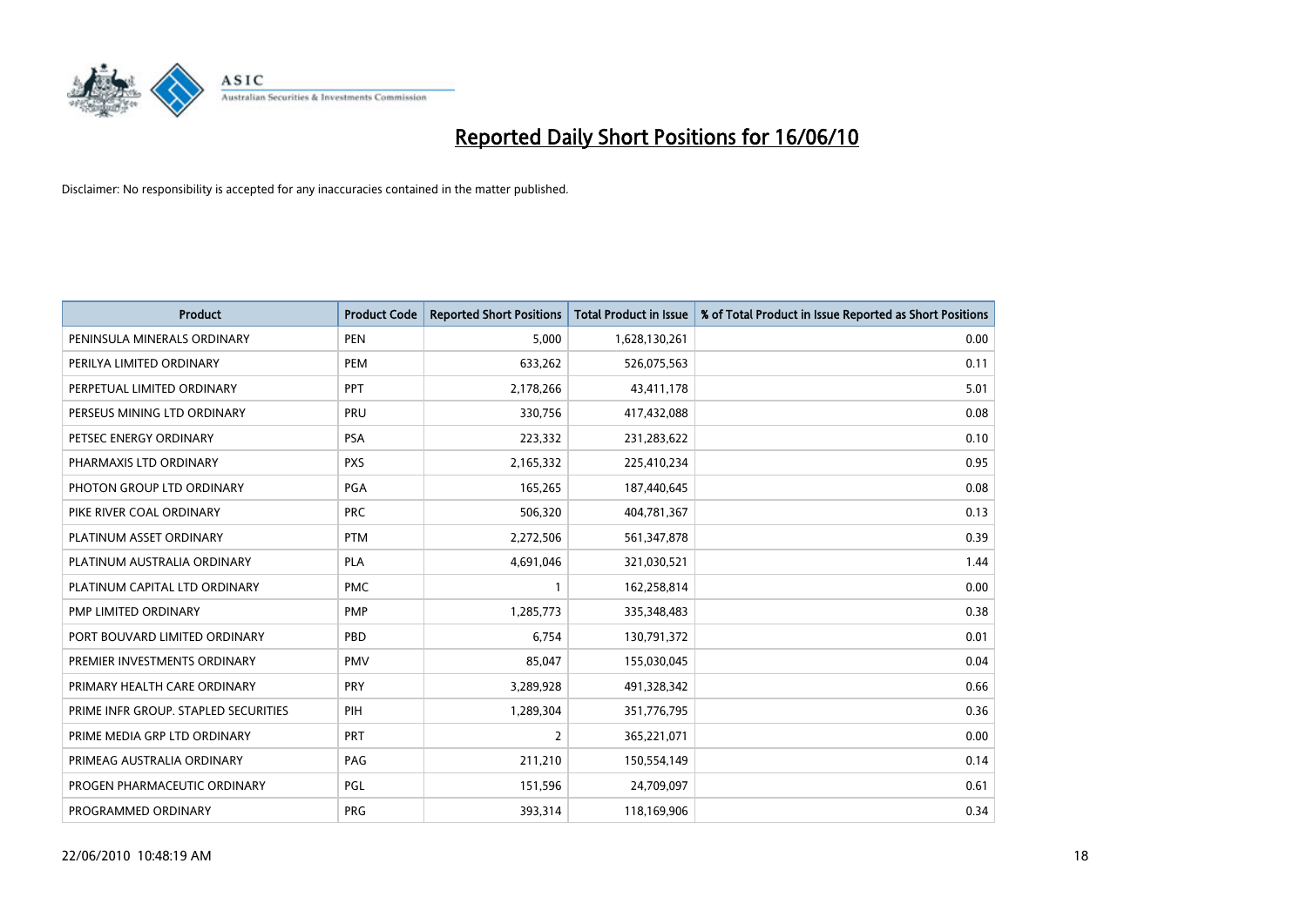

| <b>Product</b>                      | <b>Product Code</b> | <b>Reported Short Positions</b> | Total Product in Issue | % of Total Product in Issue Reported as Short Positions |
|-------------------------------------|---------------------|---------------------------------|------------------------|---------------------------------------------------------|
| <b>PSIVIDA CORP CDI 1:1</b>         | <b>PVA</b>          | 6,878                           | 7,953,611              | 0.09                                                    |
| <b>QANTAS AIRWAYS ORDINARY</b>      | QAN                 | 20,986,872                      | 2,265,123,620          | 0.92                                                    |
| QBE INSURANCE GROUP ORDINARY        | OBE                 | 14,427,600                      | 1,035,064,820          | 1.38                                                    |
| RAMELIUS RESOURCES ORDINARY         | <b>RMS</b>          | 12,533                          | 291,191,453            | 0.00                                                    |
| RAMSAY HEALTH CARE ORDINARY         | <b>RHC</b>          | 1,838,986                       | 202,081,252            | 0.91                                                    |
| <b>RCR TOMLINSON ORDINARY</b>       | <b>RCR</b>          | 68,067                          | 131,860,172            | 0.05                                                    |
| <b>RED 5 LIMITED ORDINARY</b>       | <b>RED</b>          | 500,000                         | 977,288,043            | 0.05                                                    |
| RED FORK ENERGY ORDINARY            | <b>RFE</b>          | 7,696                           | 139,535,000            | 0.01                                                    |
| <b>REDFLEX HOLDINGS ORDINARY</b>    | <b>RDF</b>          | 69                              | 110,010,757            | 0.00                                                    |
| REECE AUSTRALIA LTD. ORDINARY       | <b>REH</b>          | 24,828                          | 99,600,000             | 0.02                                                    |
| REED RESOURCES LTD ORDINARY         | <b>RDR</b>          | 268,205                         | 176,271,768            | 0.15                                                    |
| <b>REGIS RESOURCES ORDINARY</b>     | <b>RRL</b>          | 268,483                         | 389,127,125            | 0.06                                                    |
| RESMED INC CDI 10:1                 | <b>RMD</b>          | 595,891                         | 772,670,160            | 0.08                                                    |
| RESOLUTE MINING ORDINARY            | <b>RSG</b>          | 668,748                         | 387,528,521            | 0.17                                                    |
| <b>RESOURCE GENERATION ORDINARY</b> | <b>RES</b>          | 157,911                         | 159,412,477            | 0.10                                                    |
| REVERSE CORP LIMITED ORDINARY       | <b>REF</b>          | 25,141                          | 92,382,175             | 0.03                                                    |
| RHG LIMITED ORDINARY                | <b>RHG</b>          | 69,102                          | 324,621,054            | 0.02                                                    |
| RIDLEY CORPORATION ORDINARY         | <b>RIC</b>          | 53,937                          | 307,817,071            | 0.02                                                    |
| RIO TINTO LIMITED ORDINARY          | <b>RIO</b>          | 13,835,254                      | 606,831,240            | 2.28                                                    |
| RIVERCITY MOTORWAY STAPLED          | <b>RCY</b>          | 3,532,062                       | 957,010,115            | 0.36                                                    |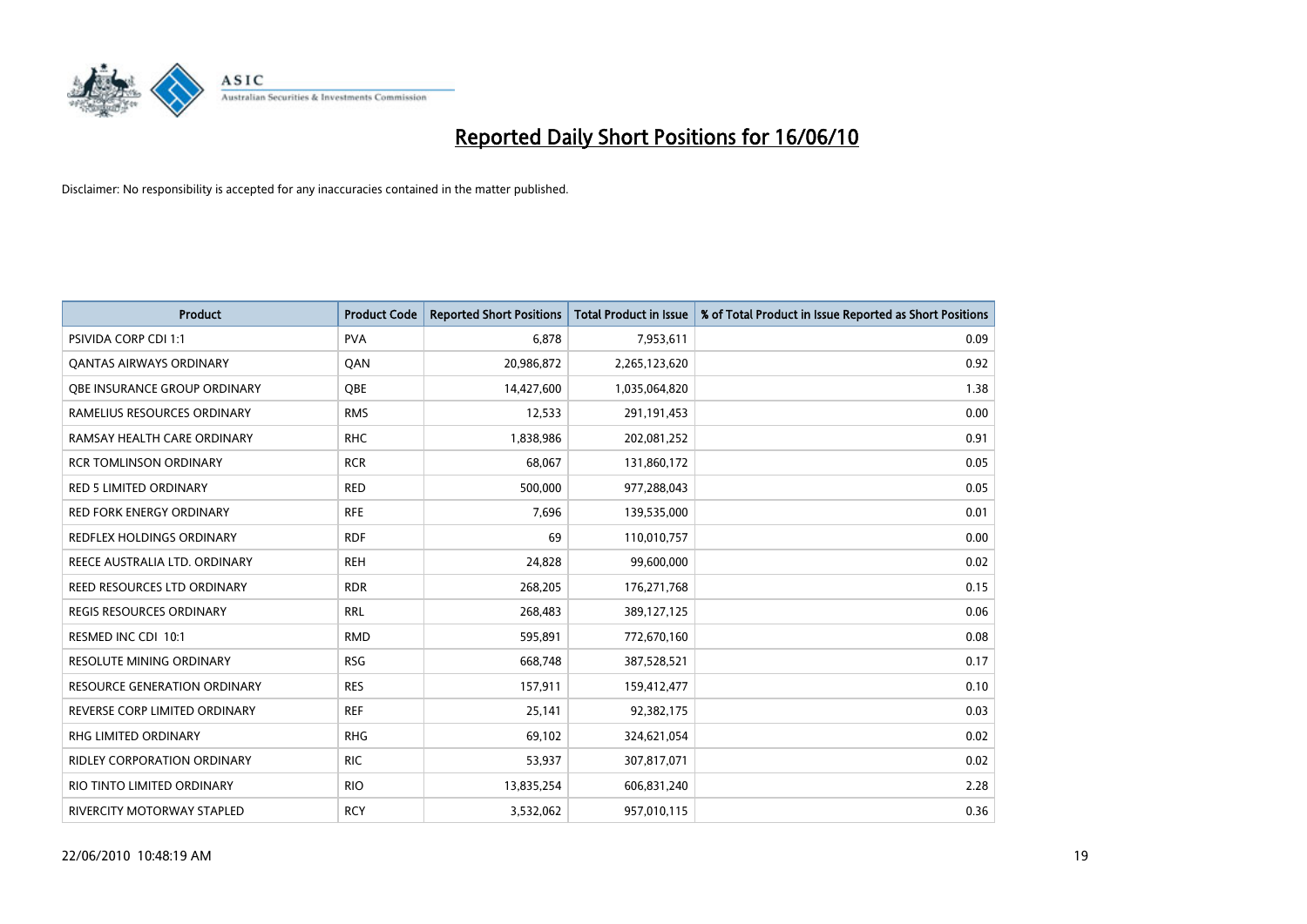

| <b>Product</b>                           | <b>Product Code</b> | <b>Reported Short Positions</b> | Total Product in Issue | % of Total Product in Issue Reported as Short Positions |
|------------------------------------------|---------------------|---------------------------------|------------------------|---------------------------------------------------------|
| RIVERSDALE MINING ORDINARY               | <b>RIV</b>          | 1,668,090                       | 200,107,524            | 0.82                                                    |
| ROC OIL COMPANY ORDINARY                 | <b>ROC</b>          | 1,371,297                       | 713,154,560            | 0.19                                                    |
| SAI GLOBAL LIMITED ORDINARY              | SAI                 | 225,082                         | 159,546,351            | 0.14                                                    |
| SALMAT LIMITED ORDINARY                  | <b>SLM</b>          | 114,155                         | 159,131,983            | 0.06                                                    |
| SANDFIRE RESOURCES ORDINARY              | <b>SFR</b>          | 104,268                         | 129,129,779            | 0.07                                                    |
| <b>SANTOS LTD ORDINARY</b>               | <b>STO</b>          | 3,760,512                       | 832,552,523            | 0.44                                                    |
| SEDGMAN LIMITED ORDINARY                 | <b>SDM</b>          | 159,843                         | 205,986,681            | 0.07                                                    |
| SEEK LIMITED ORDINARY                    | <b>SEK</b>          | 2,324,846                       | 336,584,488            | 0.68                                                    |
| SELECT HARVESTS ORDINARY                 | SHV                 | 16,168                          | 39,761,768             | 0.04                                                    |
| SENETAS CORPORATION ORDINARY             | <b>SEN</b>          | 756,999                         | 461,522,263            | 0.16                                                    |
| SERVCORP LIMITED ORDINARY                | SRV                 | 390,961                         | 98,440,807             | 0.39                                                    |
| SERVICE STREAM ORDINARY                  | <b>SSM</b>          | 344,663                         | 283,418,867            | 0.12                                                    |
| SEVEN GROUP HOLDINGS ORDINARY            | <b>SVW</b>          | 439,968                         | 305,410,281            | 0.15                                                    |
| SEVEN NETWORK ORDINARY                   | <b>SEV</b>          | 27,180                          | 190,410,281            | 0.01                                                    |
| SIGMA PHARMACEUTICAL ORDINARY            | SIP                 | 14,653,508                      | 1,178,626,572          | 1.25                                                    |
| SILEX SYSTEMS ORDINARY                   | <b>SLX</b>          | 198,072                         | 148,880,108            | 0.13                                                    |
| SILVER LAKE RESOURCE ORDINARY            | <b>SLR</b>          | 123,523                         | 178,757,838            | 0.07                                                    |
| SIMS METAL MGMT LTD ORDINARY             | SGM                 | 1,955,410                       | 203,881,274            | 0.95                                                    |
| SINGAPORE TELECOMM. CHESS DEPOSITARY INT | SGT                 | 4,245,544                       | 477,561,291            | 0.88                                                    |
| SKILLED GROUP LTD ORDINARY               | <b>SKE</b>          | 85,439                          | 190,738,408            | 0.04                                                    |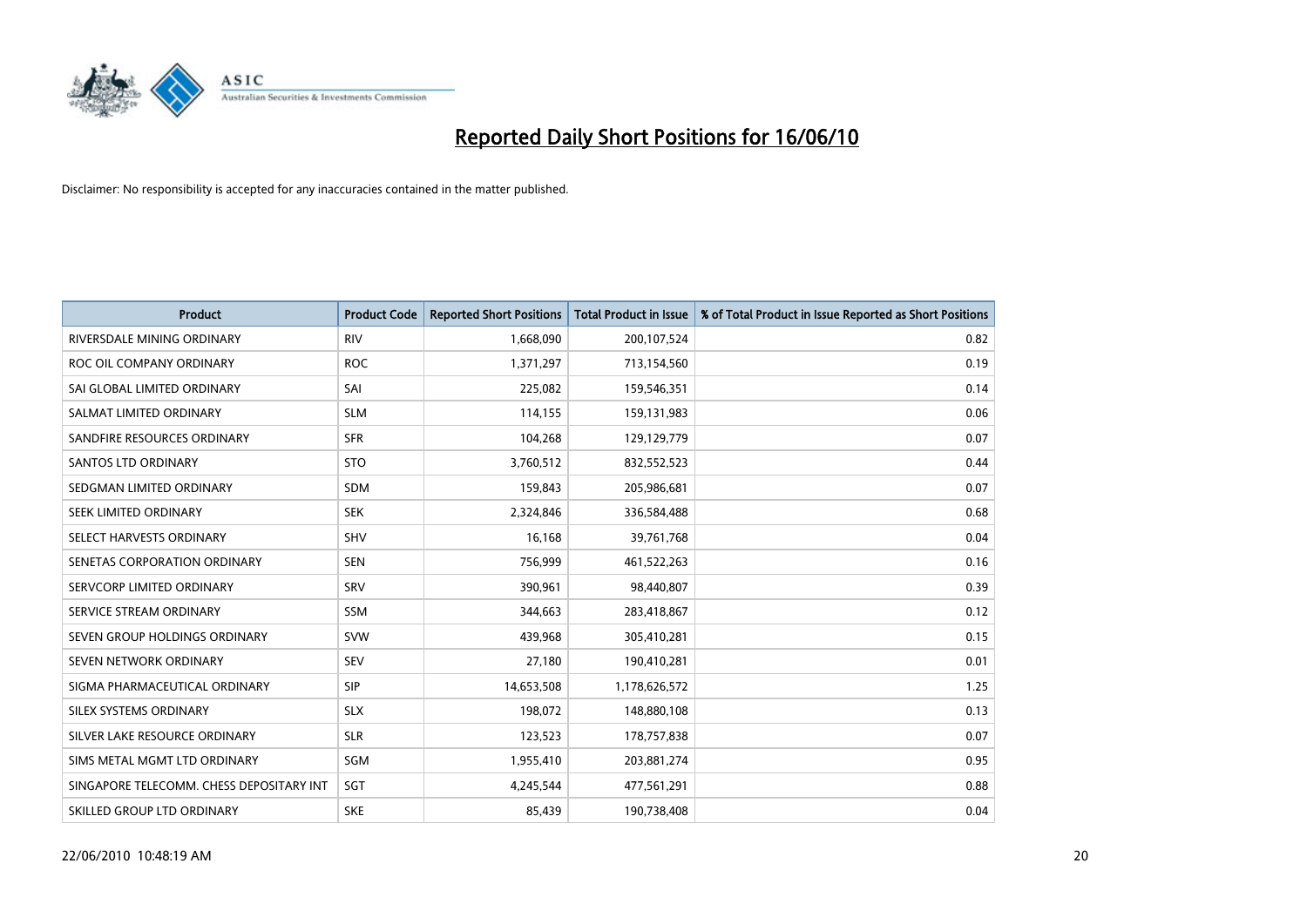

| <b>Product</b>                          | <b>Product Code</b> | <b>Reported Short Positions</b> | <b>Total Product in Issue</b> | % of Total Product in Issue Reported as Short Positions |
|-----------------------------------------|---------------------|---------------------------------|-------------------------------|---------------------------------------------------------|
| SKY CITY ENTERTAIN, ORDINARY            | <b>SKC</b>          | 4,127,319                       | 575,114,687                   | 0.72                                                    |
| SKY NETWORK ORDINARY                    | <b>SKT</b>          | 1,670,235                       | 389,139,785                   | 0.43                                                    |
| SMS MANAGEMENT, ORDINARY                | <b>SMX</b>          | 6.701                           | 66,781,500                    | 0.01                                                    |
| SONIC HEALTHCARE ORDINARY               | <b>SHL</b>          | 1,396,038                       | 388,429,875                   | 0.37                                                    |
| SOUL PATTINSON (W.H) ORDINARY           | SOL                 | 91,382                          | 238,640,580                   | 0.03                                                    |
| SP AUSNET STAPLED SECURITIES            | SPN                 | 6,737,666                       | 2,705,140,151                 | 0.24                                                    |
| SPARK INFRASTRUCTURE STAPLED SECURITIES | SKI                 | 4,890,531                       | 1,031,911,394                 | 0.48                                                    |
| SPDR 200 FUND ETF UNITS                 | <b>STW</b>          | 2,307                           | 56,379,172                    | 0.00                                                    |
| SPECIALTY FASHION ORDINARY              | <b>SFH</b>          | 1,468,718                       | 190,964,693                   | 0.77                                                    |
| SPOTLESS GROUP LTD ORDINARY             | <b>SPT</b>          | 1,208,493                       | 259,309,656                   | 0.47                                                    |
| ST BARBARA LIMITED ORDINARY             | <b>SBM</b>          | 26,990,014                      | 1,952,668,407                 | 1.40                                                    |
| STAGING CONNECTIONS ORDINARY            | <b>STG</b>          | 2,917,189                       | 783,175,134                   | 0.37                                                    |
| STH AMERICAN COR LTD ORDINARY           | SAY                 | 9,200                           | 192,891,831                   | 0.00                                                    |
| STHN CROSS MEDIA ORDINARY               | SXL                 | 352,522                         | 378,827,750                   | 0.09                                                    |
| STOCKLAND UNITS/ORD STAPLED             | SGP                 | 15,740,332                      | 2,383,036,717                 | 0.64                                                    |
| STRAITS RESOURCES ORDINARY              | SRL                 | 7,339,374                       | 255,203,613                   | 2.87                                                    |
| STW COMMUNICATIONS ORDINARY             | SGN                 | 800,352                         | 364,310,964                   | 0.21                                                    |
| SUNCORP-METWAY, ORDINARY                | <b>SUN</b>          | 5,255,400                       | 1,281,390,524                 | 0.40                                                    |
| SUNDANCE RESOURCES ORDINARY             | <b>SDL</b>          | 9,439,964                       | 2,709,995,932                 | 0.33                                                    |
| SUNLAND GROUP LTD ORDINARY              | <b>SDG</b>          | 48,114                          | 251,107,692                   | 0.01                                                    |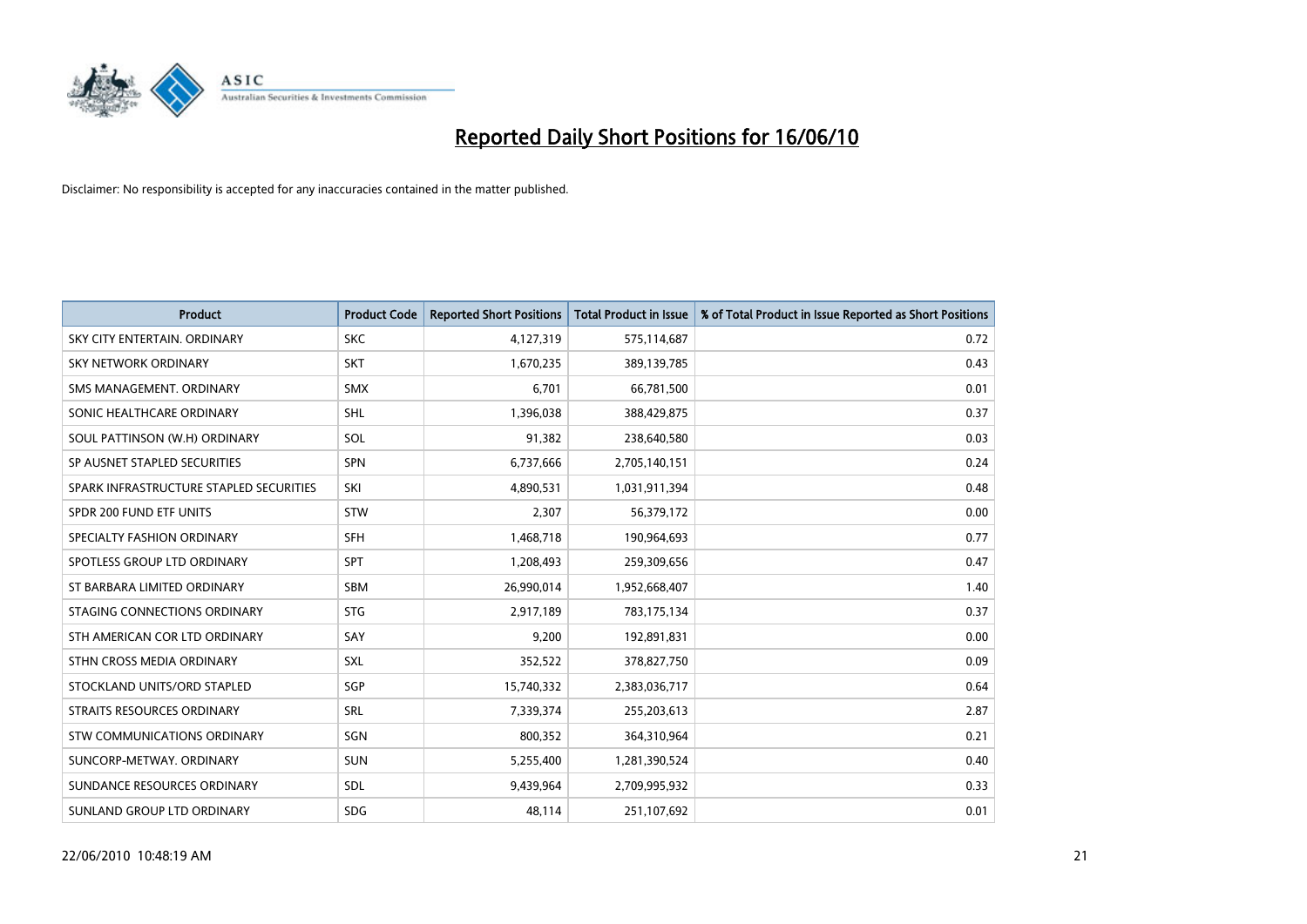

| <b>Product</b>                       | <b>Product Code</b> | <b>Reported Short Positions</b> | <b>Total Product in Issue</b> | % of Total Product in Issue Reported as Short Positions |
|--------------------------------------|---------------------|---------------------------------|-------------------------------|---------------------------------------------------------|
| SUPER CHEAP AUTO GRP ORDINARY        | <b>SUL</b>          | 32,557                          | 127,532,302                   | 0.02                                                    |
| SWICK MINING ORDINARY                | <b>SWK</b>          | 1,548                           | 236,724,970                   | 0.00                                                    |
| SYMEX HOLDINGS ORDINARY              | <b>SYM</b>          | 6,633                           | 125,037,628                   | 0.01                                                    |
| TABCORP HOLDINGS LTD ORDINARY        | <b>TAH</b>          | 2,308,170                       | 612,625,759                   | 0.40                                                    |
| <b>TALENT2 INTERNATION ORDINARY</b>  | <b>TWO</b>          | $\overline{7}$                  | 140,176,953                   | 0.00                                                    |
| TAP OIL LIMITED ORDINARY             | <b>TAP</b>          | 319,006                         | 156,485,921                   | 0.21                                                    |
| TASSAL GROUP LIMITED ORDINARY        | <b>TGR</b>          | 1,734,510                       | 144,197,882                   | 1.20                                                    |
| TATTS GROUP LTD ORDINARY             | <b>TTS</b>          | 7,097,694                       | 1,281,937,479                 | 0.56                                                    |
| TELECOM CORPORATION ORDINARY         | <b>TEL</b>          | 45,673,471                      | 1,920,693,684                 | 2.36                                                    |
| <b>TELSTRA CORPORATION, ORDINARY</b> | <b>TLS</b>          | 63,503,279                      | 12,443,074,357                | 0.49                                                    |
| TEN NETWORK HOLDINGS ORDINARY        | <b>TEN</b>          | 7,832,213                       | 1,045,236,720                 | 0.74                                                    |
| TFS CORPORATION LTD ORDINARY         | <b>TFC</b>          | 128,258                         | 226,773,919                   | 0.05                                                    |
| THE REJECT SHOP ORDINARY             | <b>TRS</b>          | 21,213                          | 25,973,070                    | 0.09                                                    |
| THOR MINING PLC CHESS DEPOSITARY     | <b>THR</b>          | 2,307                           | 133,236,757                   | 0.00                                                    |
| <b>TIGER RESOURCES ORDINARY</b>      | <b>TGS</b>          | 539,761                         | 465,255,115                   | 0.12                                                    |
| TIMBERCORP LIMITED ORDINARY          | <b>TIM</b>          | 3,366,649                       | 352,071,429                   | 0.97                                                    |
| TISHMAN SPEYER UNITS                 | <b>TSO</b>          | 50,269                          | 338,440,904                   | 0.01                                                    |
| TNG LIMITED ORDINARY                 | <b>TNG</b>          | 4,321                           | 258,055,076                   | 0.00                                                    |
| TOLL HOLDINGS LTD ORDINARY           | <b>TOL</b>          | 6,965,257                       | 702,867,609                   | 0.97                                                    |
| TORO ENERGY LIMITED ORDINARY         | <b>TOE</b>          | 35,404                          | 964,936,676                   | 0.00                                                    |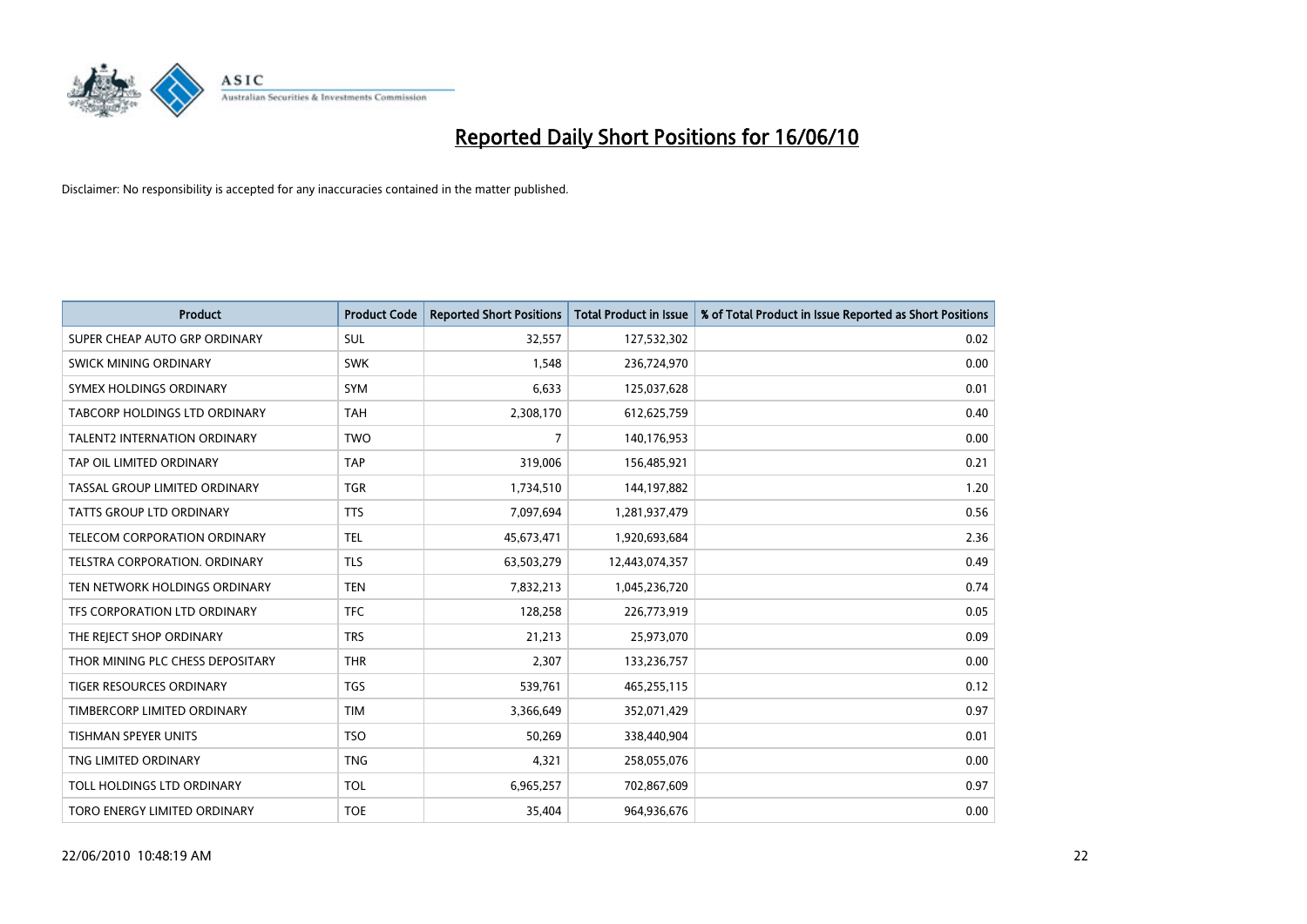

| <b>Product</b>                            | <b>Product Code</b> | <b>Reported Short Positions</b> | Total Product in Issue | % of Total Product in Issue Reported as Short Positions |
|-------------------------------------------|---------------------|---------------------------------|------------------------|---------------------------------------------------------|
| <b>TOWER AUSTRALIA ORDINARY</b>           | <b>TAL</b>          | 6,757,069                       | 363,937,557            | 1.84                                                    |
| TOWER AUSTRALIA RIGHTS 17-JUN-10          | <b>TALR</b>         | 36,893                          | 51,991,080             | 0.08                                                    |
| <b>TOWER LIMITED ORDINARY</b>             | <b>TWR</b>          | 689,519                         | 258,719,484            | 0.27                                                    |
| TOX FREE SOLUTIONS ORDINARY               | <b>TOX</b>          | 34,224                          | 91,544,000             | 0.03                                                    |
| TPG TELECOM LIMITED ORDINARY              | <b>TPM</b>          | 301,424                         | 766,624,104            | 0.04                                                    |
| TRANSFIELD SERV INFR STAPLED SECURITIES   | <b>TSI</b>          | 229,496                         | 432,184,488            | 0.05                                                    |
| <b>TRANSFIELD SERVICES ORDINARY</b>       | <b>TSE</b>          | 565,377                         | 414,278,904            | 0.14                                                    |
| TRANSPACIFIC INDUST. ORDINARY             | <b>TPI</b>          | 11,108,418                      | 960,638,735            | 1.13                                                    |
| TRANSURBAN GROUP TRIPLE STAPLED SEC.      | <b>TCL</b>          | 2,963,759                       | 1,386,031,522          | 0.21                                                    |
| TRINITY GROUP STAPLED SECURITIES          | <b>TCO</b>          | 3,419                           | 231,701,539            | 0.00                                                    |
| TROY RESOURCES NL ORDINARY                | <b>TRY</b>          | 377,558                         | 87,464,323             | 0.43                                                    |
| UGL LIMITED ORDINARY                      | UGL                 | 2,828,985                       | 165,928,705            | 1.70                                                    |
| UNILIFE CORPORATION CDI 6:1               | <b>UNS</b>          | 44,742                          | 281,904,534            | 0.02                                                    |
| UXC LIMITED ORDINARY                      | <b>UXC</b>          | 1,258,701                       | 294,548,953            | 0.43                                                    |
| VALAD PROPERTY GROUP STAPLED US PROHIBIT. | <b>VPG</b>          | 3,995,295                       | 2,287,682,926          | 0.18                                                    |
| <b>VDM GROUP LIMITED ORDINARY</b>         | <b>VMG</b>          | 11,116                          | 195,613,088            | 0.01                                                    |
| VENTURE MINERALS ORDINARY                 | <b>VMS</b>          | 6,500                           | 168,046,667            | 0.00                                                    |
| VILLAGE ROADSHOW LTD ORDINARY             | <b>VRL</b>          | 682                             | 114,217,649            | 0.00                                                    |
| VILLAGE ROADSHOW LTD 'A' CLASS PREFERENCE | <b>VRLPA</b>        | 6,100                           | 52,235,451             | 0.01                                                    |
| VIRGIN BLUE HOLDINGS ORDINARY             | <b>VBA</b>          | 11,178,633                      | 2,209,126,568          | 0.50                                                    |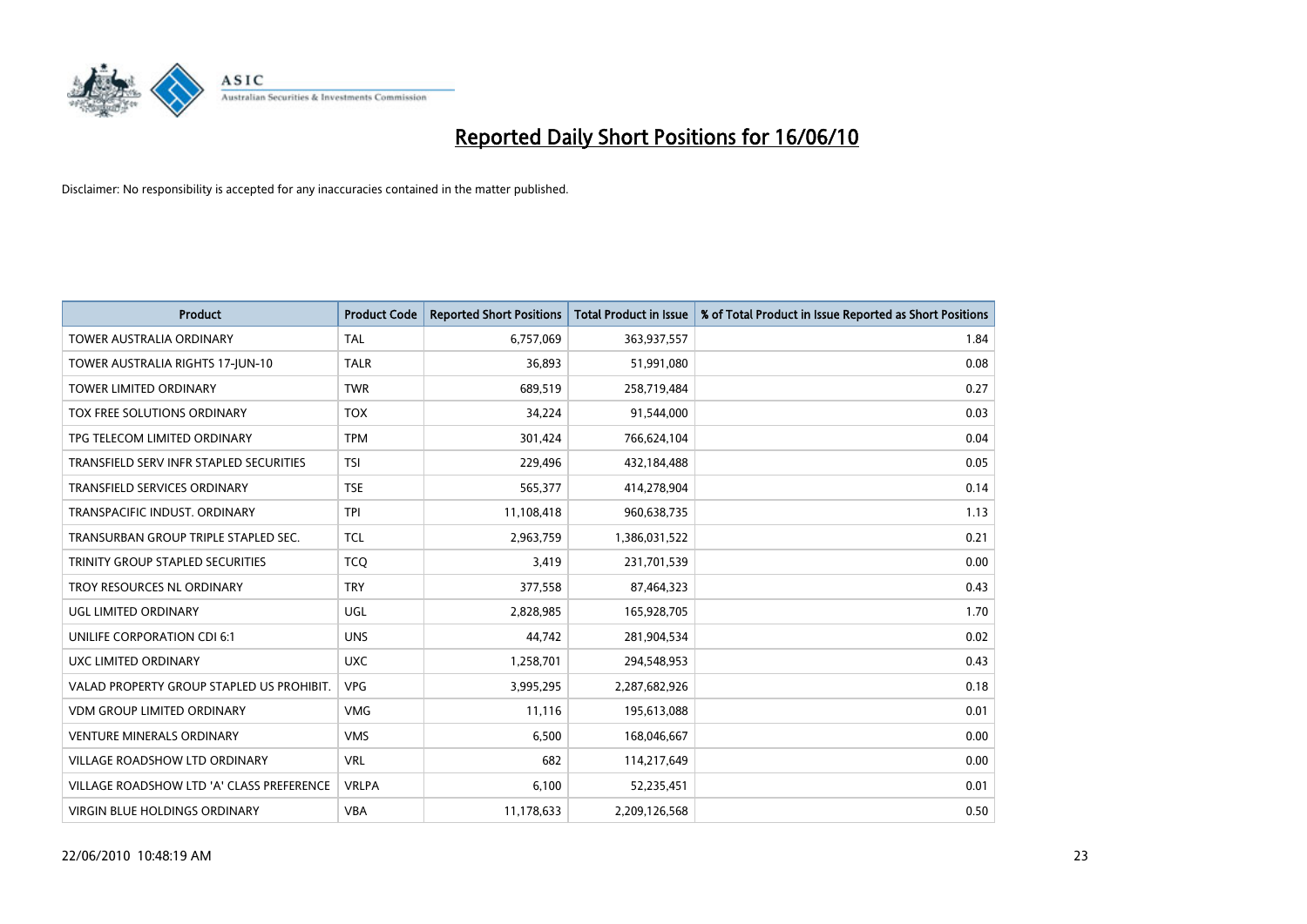

| <b>Product</b>                         | <b>Product Code</b> | <b>Reported Short Positions</b> | <b>Total Product in Issue</b> | % of Total Product in Issue Reported as Short Positions |
|----------------------------------------|---------------------|---------------------------------|-------------------------------|---------------------------------------------------------|
| <b>VISION GROUP HLDGS ORDINARY</b>     | <b>VGH</b>          | 78.000                          | 72,671,765                    | 0.11                                                    |
| VITA GROUP LTD ORDINARY                | <b>VTG</b>          | 75,190                          | 141,247,800                   | 0.05                                                    |
| VITERRA INC CDI 1:1                    | <b>VTA</b>          | 2,098                           | 68,629,939                    | 0.00                                                    |
| <b>WAREHOUSE GROUP ORDINARY</b>        | <b>WHS</b>          | 384,780                         | 311,195,868                   | 0.12                                                    |
| <b>WATPAC LIMITED ORDINARY</b>         | <b>WTP</b>          | 35,400                          | 181,326,206                   | 0.02                                                    |
| <b>WDS LIMITED ORDINARY</b>            | <b>WDS</b>          | 29,479                          | 143,107,458                   | 0.02                                                    |
| WEBIET LIMITED ORDINARY                | <b>WEB</b>          | 52,338                          | 76,861,278                    | 0.07                                                    |
| <b>WESFARMERS LIMITED ORDINARY</b>     | <b>WES</b>          | 16,899,762                      | 1,005,159,970                 | 1.66                                                    |
| WESFARMERS LIMITED PARTIALLY PROTECTED | <b>WESN</b>         | 2,943,597                       | 151,912,192                   | 1.93                                                    |
| WEST AUSTRALIAN NEWS ORDINARY          | <b>WAN</b>          | 6,115,752                       | 216,011,546                   | 2.84                                                    |
| WESTERN AREAS NL ORDINARY              | <b>WSA</b>          | 6,263,733                       | 179,735,899                   | 3.49                                                    |
| WESTERN DESERT RES. ORDINARY           | <b>WDR</b>          | 948                             | 132,559,990                   | 0.00                                                    |
| WESTFIELD GROUP ORD/UNIT STAPLED SEC   | <b>WDC</b>          | 14,053,350                      | 2,307,773,663                 | 0.57                                                    |
| <b>WESTPAC BANKING CORP ORDINARY</b>   | <b>WBC</b>          | 17,656,245                      | 2,977,239,881                 | 0.57                                                    |
| WHITE ENERGY COMPANY ORDINARY          | <b>WEC</b>          | 381,155                         | 236,366,184                   | 0.14                                                    |
| WHITEHAVEN COAL ORDINARY               | <b>WHC</b>          | 82,823                          | 493,550,069                   | 0.01                                                    |
| WHK GROUP LIMITED ORDINARY             | <b>WHG</b>          | 340,669                         | 264,254,166                   | 0.13                                                    |
| WINDIMURRA VANADIUM ORDINARY           | <b>WVL</b>          | 163,685                         | 154,278,674                   | 0.11                                                    |
| WOODSIDE PETROLEUM ORDINARY            | <b>WPL</b>          | 2,306,318                       | 780,136,909                   | 0.27                                                    |
| WOOLWORTHS LIMITED ORDINARY            | <b>WOW</b>          | 2.257.281                       | 1,235,451,307                 | 0.17                                                    |